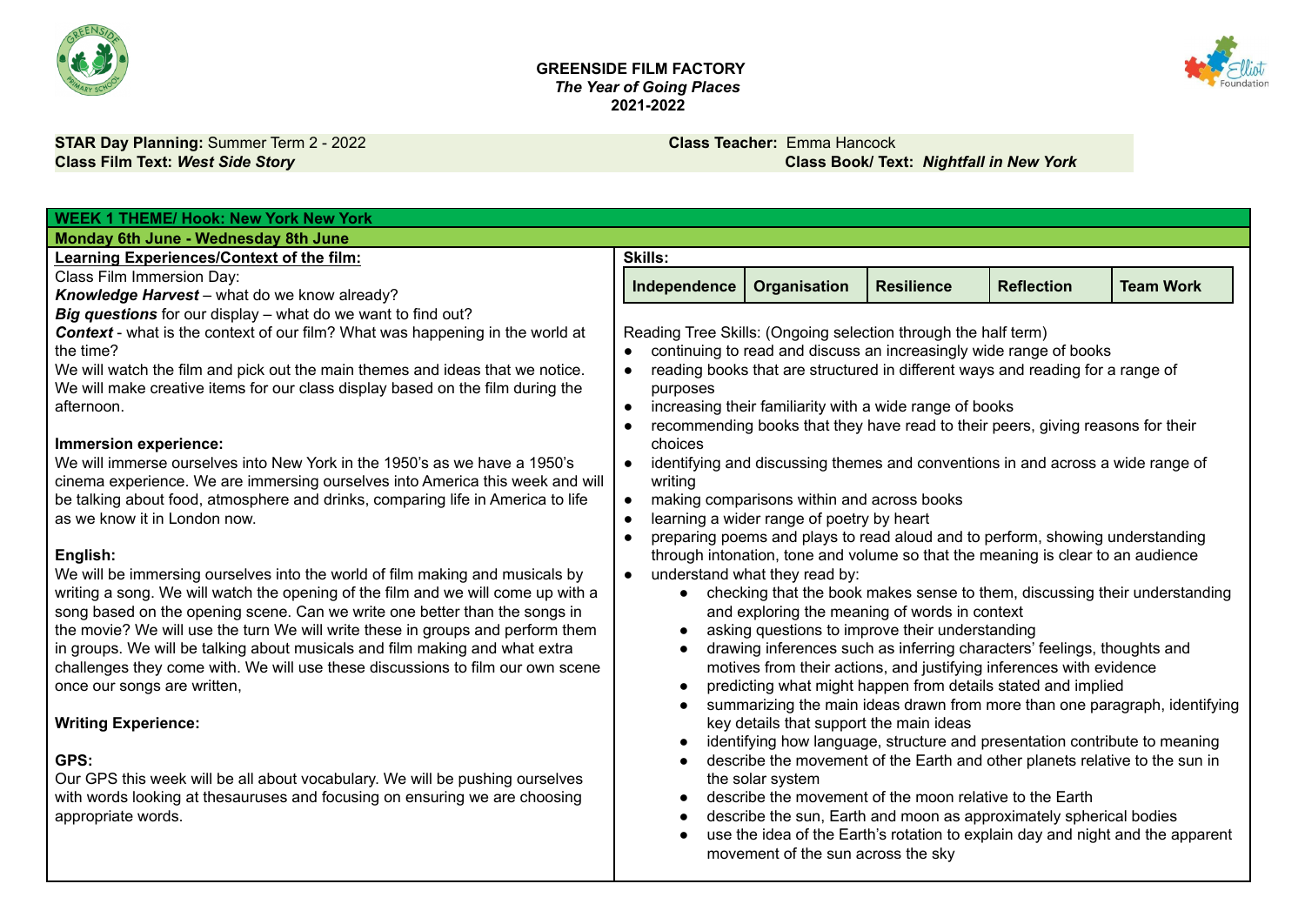### **Reading Tree:**

This week we will focus on the skill of making inferences from the text: explaining and justifying inferences with evidence from the text. We will look at an appropriate abridged version of Romeo to help build our understanding of the text. Our Reading Tree sessions will focus on reading the text, talking about and teaching vocab followed by longer questions. This will help students improve comprehension and vocab.

### **Debating:**

We will continue with our debating club this half term. We will be looking at all the skills we have learned this half term and begin taking part in big debates about different topics.

## **Maths in the Movies / STEAM:**

# **Maths:**

As we immerse ourselves into all things America we will be using the country and all the shapes we associate with it to recap on 2D shapes and move into developing a deep understanding of 3D shapes. We will explore differences between 2D and 3D shapes. Is the baseball a circle or a sphere? We will delve into the language surrounding 3D shapes, learning it and applying this to complex reasoning and problem solving questions.

This half term as we finish the Maths concepts left for Year 5 we will engage in carousels going over concepts from earlier in the year ensuring we are clear on all previous concepts. This week will be all about deepening understanding of angle and shape.

# **STEAM:**

This half term it's all about working scientifically and we will be engaging in different STEAM projects throughout the half term.

Our first project looks at converting measurements of time and we will be planning a trip from the UK to New York, learning to read and understand time in all different measurements. This project will go across two weeks.

# **Arithmetic:**

This week it's all about addition and subtraction. We will recap on all things addition and subtraction. We will be engaging in a carousel looking at the formal methods, addition and subtraction of fractions and mixed numbers one station on decimals.

# **Class display:**

We will be creating a beautiful display at the back of the classroom using the letters of the film. We will also be creating some digital art using inspiration from Romeo and Juliet posters to recreate a West Side story poster.

- to create sketch books to record their observations and use them to review and revisit ideas
- to improve their mastery of art and design techniques, including drawing, painting and sculpture with a range of materials [for example, pencil, charcoal, paint, clay]
- about great artists, architects and designers in history.
- solve comparison, sum and difference problems using information presented in a line graph
- complete, read and interpret information in tables, including timetables
- participate in discussions, presentations, performances, roleplay/improvisations and debates
- identifying the audience and purpose of the writing, selecting the appropriate form and using other similar writing as models for their own
- how to organise paragraphs around a theme
- retrieving and recording information/identify key details from the text.
- Proof-reading
- reading skills also as outlined above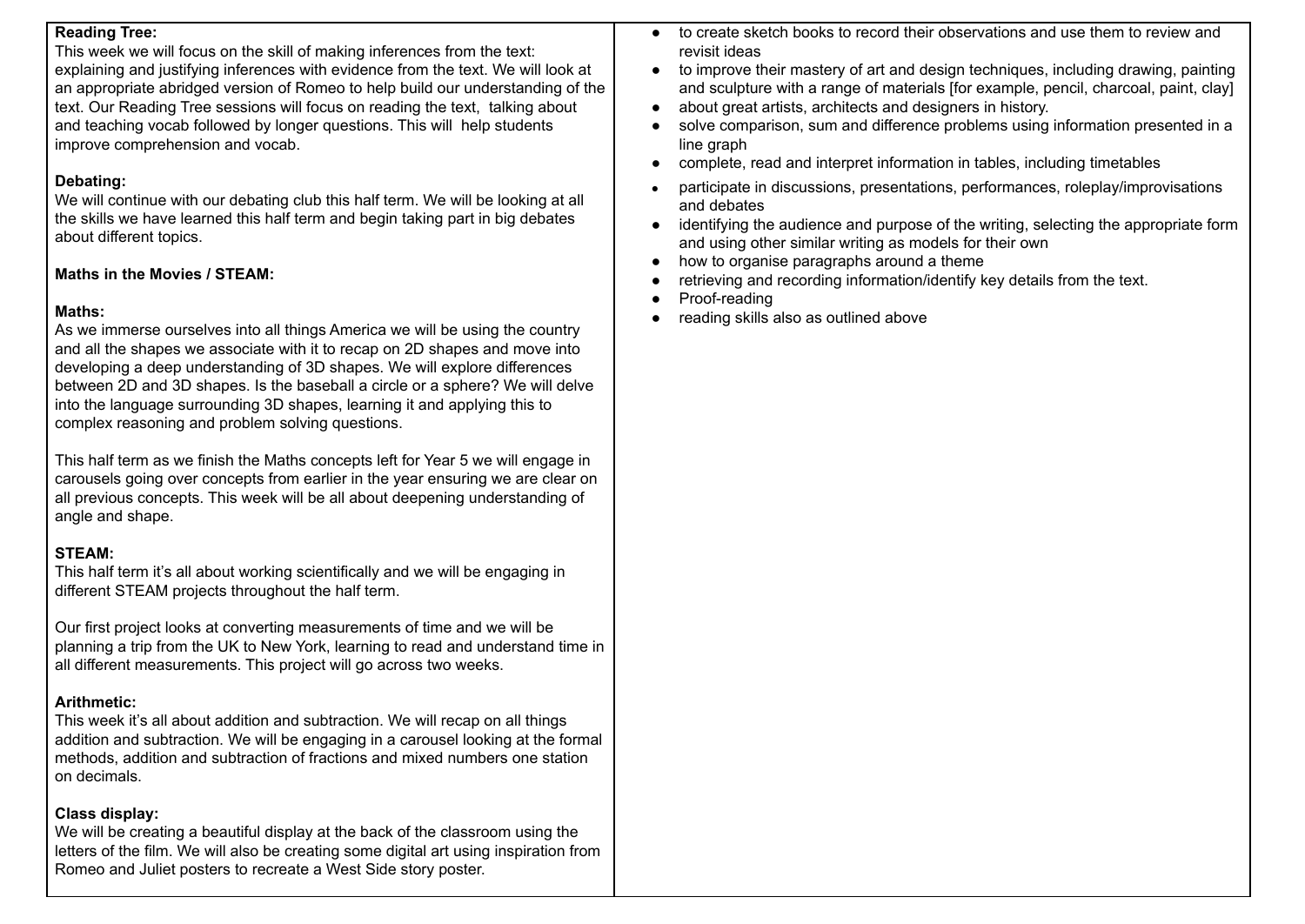| <b>WEEK 2 THEME/ Hook: Puerto Rico and the concrete jungle</b>                                                                                                                                                                                                       |                |                           |                                                                                                                                            |                   |                                                                                |
|----------------------------------------------------------------------------------------------------------------------------------------------------------------------------------------------------------------------------------------------------------------------|----------------|---------------------------|--------------------------------------------------------------------------------------------------------------------------------------------|-------------------|--------------------------------------------------------------------------------|
| Monday 13th June - Wednesday 15th June                                                                                                                                                                                                                               |                |                           |                                                                                                                                            |                   |                                                                                |
| Learning Experiences/Context of the film:                                                                                                                                                                                                                            | <b>Skills:</b> |                           |                                                                                                                                            |                   |                                                                                |
| In our film, the Puerto Rican community moves to New York to find a better life.<br>Some of them find it hard as they miss the beautiful hot surroundings of Puerto                                                                                                  | Independence   | <b>Organisation</b>       | <b>Resilience</b>                                                                                                                          | <b>Reflection</b> | <b>Team Work</b>                                                               |
| Rico. They miss the beach and the heat but some have forgotten about why<br>they left - the lack of opportunities. We will go and explore our very own<br>concrete jungle to get an idea of what it may have been like.                                              |                |                           | form and using other similar writing as models for their own<br>noting and developing initial ideas, drawing on reading and research where |                   | identifying the audience and purpose of the writing, selecting the appropriate |
| Immersion experience:<br>We will start the day at Greenside's beach. We will have juice and relax in our<br>sunglasses and then head into the busy city for a walking tour. What do we<br>notice? What do we see? What do we notice? We will take notes as we go. We | necessary      | headings and subheadings] | In non-narrative material using simple organisational devices [for example,<br>how to organise paragraphs around a theme                   |                   |                                                                                |
|                                                                                                                                                                                                                                                                      |                |                           | retrieving and recording information/identify key details from the text.                                                                   |                   |                                                                                |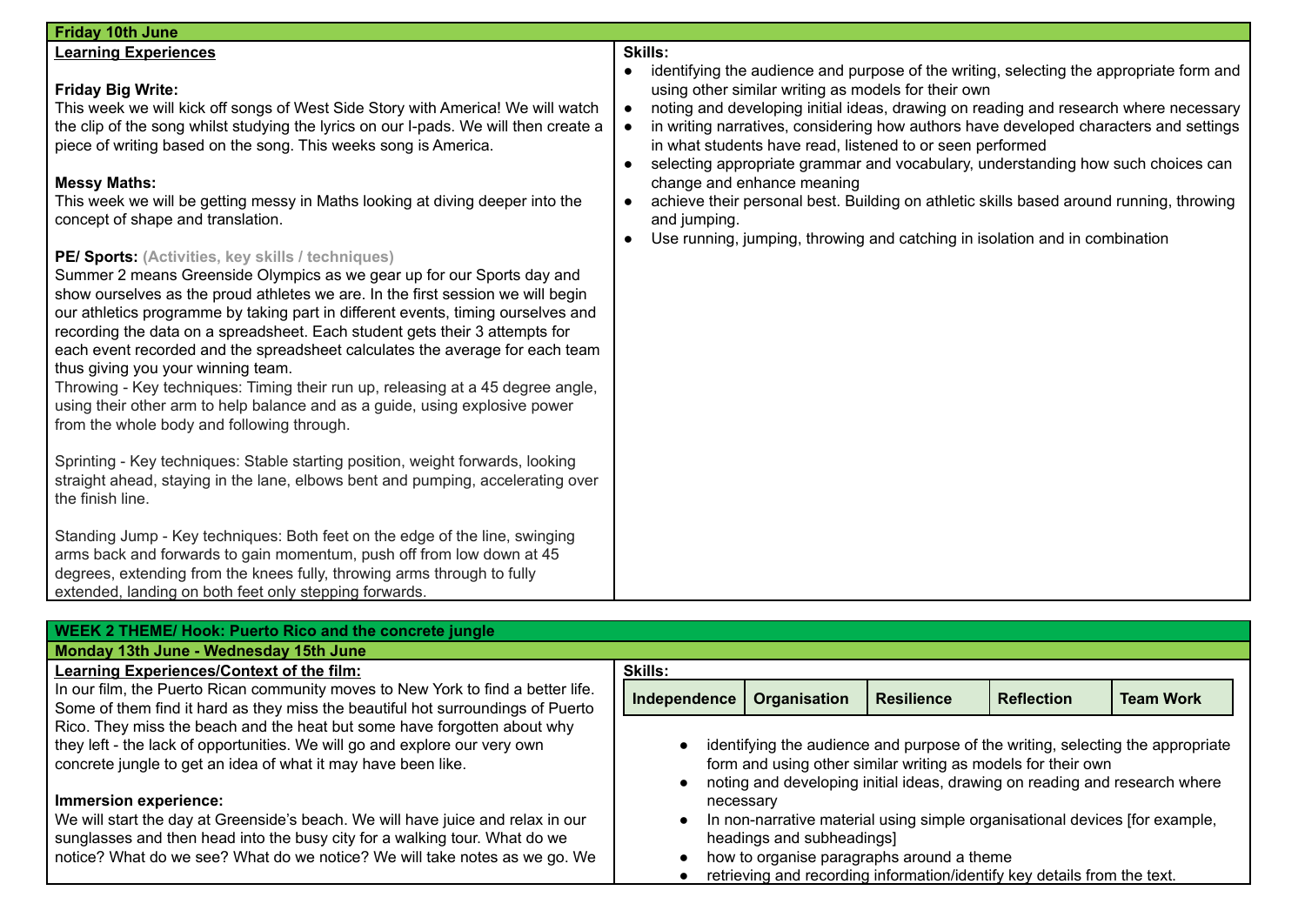| will take in the tall skyscrapers, the small spaces and the graffiti. What can we                                                                             | Proof-reading                                                                            |
|---------------------------------------------------------------------------------------------------------------------------------------------------------------|------------------------------------------------------------------------------------------|
| note down and draw to take back to class with us to inspire our writing?                                                                                      | reading skills also as outlined above                                                    |
|                                                                                                                                                               | using modal verbs or adverbs to indicate degrees of possibility                          |
| English:                                                                                                                                                      | Use consistent appropriate tense                                                         |
|                                                                                                                                                               | Proof-reading                                                                            |
| <b>Writing Experience:</b>                                                                                                                                    | Give well-structured explanations                                                        |
| Third person narrative part 1:                                                                                                                                | Be able to suggest ways of improving own work                                            |
|                                                                                                                                                               | identify multiples and factors, including finding all factor pairs of a number,          |
| This week it's all about our third person narrative. We will be finding inspiration                                                                           | and common factors of 2 numbers                                                          |
| from our immersion experience. We will be setting the scene of our city and the                                                                               | know and use the vocabulary of prime numbers, prime factors and composite                |
| two gangs in which we create. We will be writing in the perspective of Maria.                                                                                 | (non-prime) numbers                                                                      |
| This is our last big fiction piece so we will be spending our time on this piece                                                                              | establish whether a number up to 100 is prime and recall prime numbers up to 19          |
| taking it slowly. This week it's about writing two really good quality paragraphs                                                                             | multiply numbers up to 4 digits by a one- or two-digit number using a formal             |
| using as many of the skills we have learned through the year. We will be setting                                                                              | written method, including long multiplication for two-digit numbers                      |
|                                                                                                                                                               |                                                                                          |
| the scene initially using our trip to the city to inspire our amazing writing. We will                                                                        | multiply and divide numbers mentally, drawing upon known facts                           |
| be focusing on using the techniques we know to set the scene in an exciting                                                                                   | divide numbers up to 4 digits by a one-digit number using the formal written             |
| way. How can we use colons, expanded noun phrases and parentheses etc. to                                                                                     | method of short division and interpret remainders appropriately for the context          |
| set the scene in a concise way.                                                                                                                               | multiply and divide whole numbers and those involving decimals by 10, 100 and            |
|                                                                                                                                                               | 1,000                                                                                    |
| GPS:                                                                                                                                                          | recognise and use square numbers and cube numbers, and the notation for                  |
| We embarked on a Year 6 GPS test towards the end of the half term and will be                                                                                 | squared $(2)$ and cubed $(3)$                                                            |
| using this to guide our GPS learning. We will be focusing on different spelling                                                                               | solve problems involving multiplication and division, including using their<br>$\bullet$ |
| rules each week and then going back over different grammar rules. This week                                                                                   | knowledge of factors and multiples, squares and cubes                                    |
| we will focus on spelling some words with 'silent' letters [for example, knight,                                                                              | solve problems involving addition, subtraction, multiplication and division and a        |
| psalm, solem. We will then revisit semicolons.                                                                                                                | combination of these, including understanding the meaning of the equals sign             |
|                                                                                                                                                               | solve problems involving multiplication and division, including scaling by simple        |
| <b>Reading Tree:</b>                                                                                                                                          | fractions and problems involving simple rates                                            |
| This week we will focus on the skill of retrieving and recording information /                                                                                | add and subtract whole numbers with more than 4 digits, including using formal           |
| identifying key details from fiction and non-fiction. We will look at this in three                                                                           | written methods (columnar addition and subtraction)                                      |
| parts. Reading and Vocab, skills, questions. This week we will be looking at                                                                                  | add and subtract numbers mentally with increasingly large numbers                        |
| comparisons between Puerto RIco and the concrete jungle which - in our case -                                                                                 | use rounding to check answers to calculations and determine, in the context of a         |
| is London. We will use information we collect to create a comparison which we                                                                                 | problem, levels of accuracy                                                              |
| will use in our writing. Students as teachers will be used in our reading groups                                                                              | solve addition and subtraction multi-step problems in contexts, deciding which           |
| as we push students grasping concepts to help their peers understand the skills                                                                               | operations and methods to use and why                                                    |
| and answer the questions.                                                                                                                                     | read, write, order and compare numbers to at least 1,000,000 and determine the           |
|                                                                                                                                                               | value of each digit                                                                      |
| Maths in the Movies / STEAM:                                                                                                                                  | count forwards or backwards in steps of powers of 10 for any given number up to          |
|                                                                                                                                                               | 1,000,000                                                                                |
| Maths:                                                                                                                                                        | interpret negative numbers in context, count forwards and backwards with positive        |
|                                                                                                                                                               | and negative whole numbers, including through 0                                          |
| This week we move onto the topic of position and direction. We will start by<br>recapping on describing position. We will use images of New York and our film | round any number up to 1,000,000 to the nearest 10, 100, 1,000, 10,000 and               |
|                                                                                                                                                               | 100,000                                                                                  |
| to begin discussing position and getting used to the language involved. We will                                                                               | solve number problems and practical problems that involve all of the above               |
| use the theme of the films to engage in working with coordinates on a grid. How                                                                               | read Roman numerals to 1,000 (M) and recognise years written in Roman                    |
| do we move using coordinates rather than an empty grid? What different                                                                                        | numerals                                                                                 |
| challenges does this bring up? We will help the Jets and the Sharks get from A                                                                                |                                                                                          |
| to B by describing how to get there using coordinates We will play co-ordinates                                                                               |                                                                                          |
|                                                                                                                                                               |                                                                                          |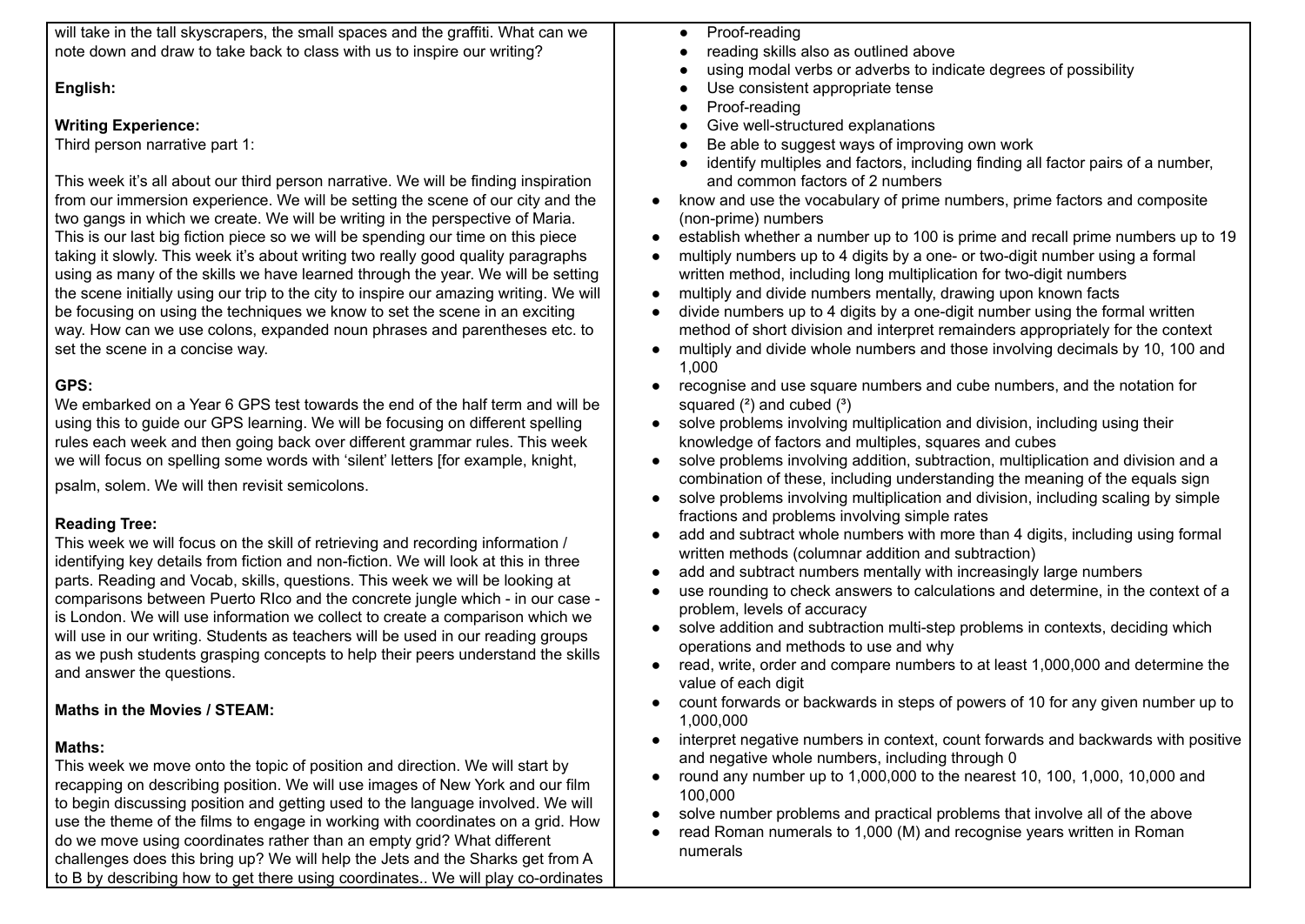games, using many different mediums to ensure we understand. Following this students, will plot coordinates on a grid - plotting the route of the Jets to the city. How can we do it? Before we move on we will deepen our understanding by answering word problems.

We will be using Geography and the difference between New York and Puerto Rico to contextualise our position and direction knowledge.This is where we will plot shapes using our coordinate work. What shapes can we plot? Are they regular or irregular? 2D or 3D?

Alongside this we will begin looking at measurements recapping on kilometres. We will then visit km and m. At this point we will engage in a New York themed experiment where we will be collecting data by measuring different american foods. We will measure them in grams and then convert these all to kg. We then go on a New York tour. There will be different landmarks in the playground. We will find out more about them and record the distance they are in Km from Greenside. We will convert them to metres.

#### **STEAM:**

We will be continuing our project involving time. We will continue to look at planning a trip to New York looking at the times of trains, flights etc. We will then present our findings on a google slide deck in the format of a Travel plan.

#### **Arithmetic:**

It's all about multiplication - we will be looking at mental strategies and multiplying by 10 and 100. In addition to this, we will be looking at showing students how to work out multiplication in their head based on known facts.

#### **Maths display:**

Shapes plotted on to coordinates will form our display. We will plot the letters of the Jets and The sharks to form our display.

#### **Art:**

We will use our digital art from our trip and combine these with watercolours to make a piece of art that combines everything we have learned this half term.

| <b>Friday 17th June</b>                                                                                                                                                                                                                                       |                                                                                                                                                                                                                                                                                                                                                                                                                                                                                                                                  |  |  |  |  |
|---------------------------------------------------------------------------------------------------------------------------------------------------------------------------------------------------------------------------------------------------------------|----------------------------------------------------------------------------------------------------------------------------------------------------------------------------------------------------------------------------------------------------------------------------------------------------------------------------------------------------------------------------------------------------------------------------------------------------------------------------------------------------------------------------------|--|--|--|--|
| <b>Learning Experiences</b><br><b>Friday Big Write:</b><br>We continue songs of West Side Story with the song Maria. We will watch the<br>clip of the song whilst reading the lyrics on our I-pads. We will then create a<br>written piece based on the song. | <b>Skills:</b><br>identifying the audience and purpose of the writing, selecting the appropriate form and<br>using other similar writing as models for their own<br>noting and developing initial ideas, drawing on reading and research where necessary<br>in writing narratives, considering how authors have developed characters and settings<br>in what students have read, listened to or seen performed<br>selecting appropriate grammar and vocabulary, understanding how such choices can<br>change and enhance meaning |  |  |  |  |
|                                                                                                                                                                                                                                                               |                                                                                                                                                                                                                                                                                                                                                                                                                                                                                                                                  |  |  |  |  |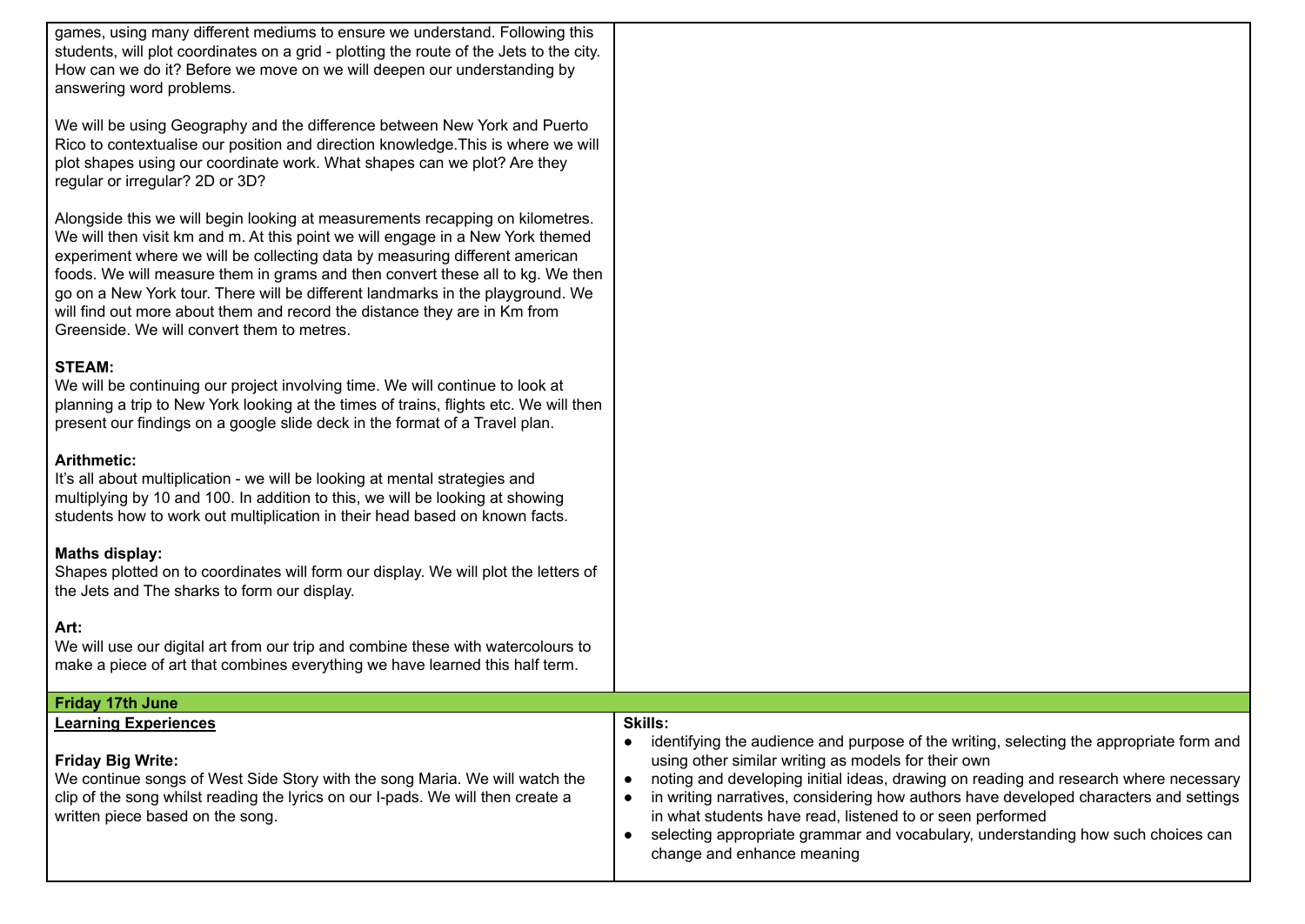| <b>Messy Maths:</b><br>This week we will get messy in our Maths by going over concepts in position and<br>direction that we need to consolidate, we will also push ourselves on parts we<br>understand clearly.                                                              | achieve their personal best. Building on athletic skills based around running, throwing<br>and jumping.<br>Use running, jumping, throwing and catching in isolation and in combination |
|------------------------------------------------------------------------------------------------------------------------------------------------------------------------------------------------------------------------------------------------------------------------------|----------------------------------------------------------------------------------------------------------------------------------------------------------------------------------------|
| <b>PE/ Sports:</b> (Activities, key skills / techniques)<br>It's Sports Day! Time for Year 5 and 6 to put their amazing skills from the half<br>term to good use. We will show to our friends and family in the playground<br>showing them how far we've come in our skills. |                                                                                                                                                                                        |

| <b>WEEK 3 THEME/ Hook: The Sharks and The Jets</b><br><b>Monday TEFAT Sing Event for 40 choir students</b>                      |                |                                           |                                                         |                                                                                                                                       |                                                                                     |
|---------------------------------------------------------------------------------------------------------------------------------|----------------|-------------------------------------------|---------------------------------------------------------|---------------------------------------------------------------------------------------------------------------------------------------|-------------------------------------------------------------------------------------|
| Monday 20th June - Wednesday 22nd June                                                                                          |                |                                           |                                                         |                                                                                                                                       |                                                                                     |
| Learning Experiences/Context of the film:                                                                                       | <b>Skills:</b> |                                           |                                                         |                                                                                                                                       |                                                                                     |
| The rivalry between the two gangs is a huge part of the film. The rivalry between                                               | Independence   | <b>Organisation</b>                       | <b>Resilience</b>                                       | <b>Reflection</b>                                                                                                                     | <b>Team Work</b>                                                                    |
| these two gangs causes bad things to happen. Why were they rivals? Why was                                                      |                |                                           |                                                         |                                                                                                                                       |                                                                                     |
| there so much hate? What is behind it? How was everyone feeling? We will talk                                                   |                |                                           |                                                         |                                                                                                                                       |                                                                                     |
| about the deeper meanings around the reality of what life was like in America in                                                |                |                                           |                                                         |                                                                                                                                       | identifying the audience and purpose of the writing, selecting the appropriate form |
| the 50's. We will be thinking about why it was hurt and focusing on these                                                       |                |                                           | and using other similar writing as models for their own |                                                                                                                                       |                                                                                     |
| themes.                                                                                                                         |                |                                           |                                                         | noting and developing initial ideas, drawing on reading and research where                                                            |                                                                                     |
|                                                                                                                                 | necessary      |                                           |                                                         |                                                                                                                                       |                                                                                     |
| Immersion experience:                                                                                                           |                |                                           |                                                         | In non-narrative material using simple organisational devices [for example,                                                           |                                                                                     |
| We will start by splitting the class into two groups and we will make clothes and                                               |                | headings and subheadings]                 |                                                         |                                                                                                                                       |                                                                                     |
| headbands to represent our different groups. One will be led by Ms S and the                                                    | $\bullet$      | how to organise paragraphs around a theme |                                                         |                                                                                                                                       |                                                                                     |
| other by Ms H. We will think about how life would be like living with a group of                                                |                |                                           |                                                         | retrieving and recording information/identify key details from the text.                                                              |                                                                                     |
| people always against and disagreeing with each other. We will compete in                                                       | Proof-reading  |                                           |                                                         |                                                                                                                                       |                                                                                     |
| games and sports within our groups and see who wins! We will look at different                                                  |                | reading skills also as outlined above     |                                                         |                                                                                                                                       |                                                                                     |
| problems and figure out how we may work these out peacefully.                                                                   |                |                                           |                                                         | using modal verbs or adverbs to indicate degrees of possibility                                                                       |                                                                                     |
|                                                                                                                                 |                | Use consistent appropriate tense          |                                                         |                                                                                                                                       |                                                                                     |
| English:                                                                                                                        | Proof-reading  |                                           |                                                         |                                                                                                                                       |                                                                                     |
|                                                                                                                                 |                | Give well-structured explanations         |                                                         |                                                                                                                                       |                                                                                     |
| <b>Writing Experience:</b>                                                                                                      |                |                                           | Be able to suggest ways of improving own work           |                                                                                                                                       |                                                                                     |
| Third person narrative part 2:                                                                                                  |                |                                           |                                                         | identify multiples and factors, including finding all factor pairs of a number, and                                                   |                                                                                     |
|                                                                                                                                 |                | common factors of 2 numbers               |                                                         |                                                                                                                                       |                                                                                     |
| This week we will finish our story using the inspiration of our immersion                                                       |                |                                           |                                                         | know and use the vocabulary of prime numbers, prime factors and composite                                                             |                                                                                     |
| experience. We will be bringing all our amazing English work together this year                                                 |                | (non-prime) numbers                       |                                                         |                                                                                                                                       |                                                                                     |
| to complete our final big narrative. We will visit our different techniques but be                                              | $\bullet$      |                                           |                                                         |                                                                                                                                       | establish whether a number up to 100 is prime and recall prime numbers up to 19     |
| given the autonomy to choose what works for us. Will we slow write? Shared                                                      |                |                                           |                                                         | multiply numbers up to 4 digits by a one- or two-digit number using a formal                                                          |                                                                                     |
| write? Independently write following the teacher model? We will be choosing<br>ourselves and showing off our best writing work. |                |                                           |                                                         | written method, including long multiplication for two-digit numbers<br>multiply and divide numbers mentally, drawing upon known facts |                                                                                     |
|                                                                                                                                 |                |                                           |                                                         | divide numbers up to 4 digits by a one-digit number using the formal written                                                          |                                                                                     |
| Our film is about the rivalry of two gangs: the sharks and the jets. This week it's                                             |                |                                           |                                                         | method of short division and interpret remainders appropriately for the context                                                       |                                                                                     |
| about completing our narrative where we will be creating a story about the                                                      |                |                                           |                                                         | multiply and divide whole numbers and those involving decimals by 10, 100 and                                                         |                                                                                     |
| Sharks and the Jets. We will be writing from the perspective of Maria for this                                                  | 1,000          |                                           |                                                         |                                                                                                                                       |                                                                                     |
| narrative. We will be given a guide plot but we will be being pushed to come up                                                 |                |                                           |                                                         | recognise and use square numbers and cube numbers, and the notation for                                                               |                                                                                     |
| with our own plot line. We will be given a structure of finding a best friend at                                                |                | squared $(2)$ and cubed $(3)$             |                                                         |                                                                                                                                       |                                                                                     |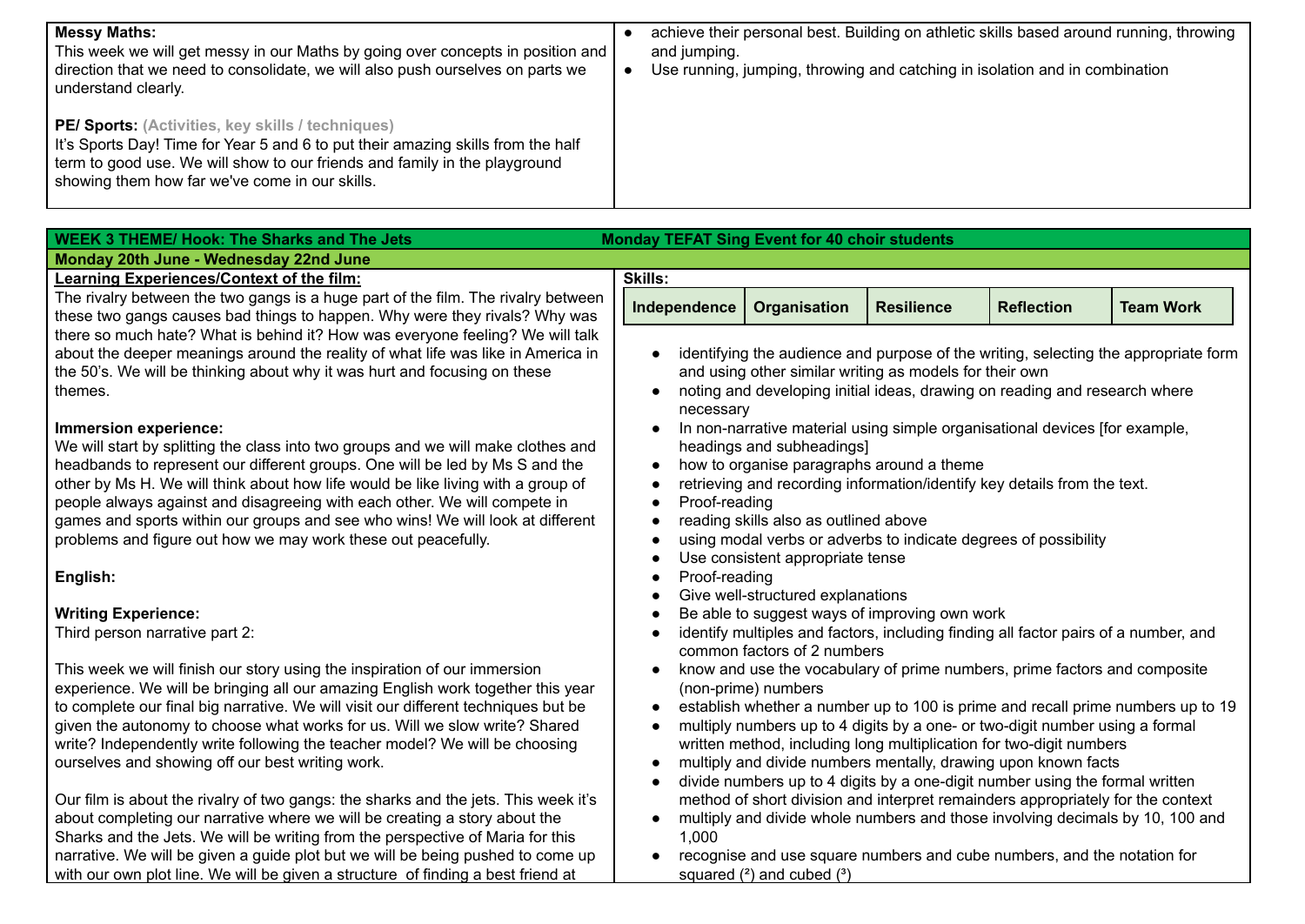| school who is in a different gang to us. We will be ensuring we talk about gangs<br>in a sensible way and focusing on the emotions involved with different groups<br>and the frustrations of being told what to do and who to speak to.                                                                                                                                                                                                                                                                                                                                                                                                                                                                               | • solve problems involving multiplication and division, including using their<br>knowledge of factors and multiples, squares and cubes<br>solve problems involving addition, subtraction, multiplication and division and a<br>combination of these, including understanding the meaning of the equals sign |
|-----------------------------------------------------------------------------------------------------------------------------------------------------------------------------------------------------------------------------------------------------------------------------------------------------------------------------------------------------------------------------------------------------------------------------------------------------------------------------------------------------------------------------------------------------------------------------------------------------------------------------------------------------------------------------------------------------------------------|-------------------------------------------------------------------------------------------------------------------------------------------------------------------------------------------------------------------------------------------------------------------------------------------------------------|
| GPS:<br>This week we will be embarking on a GPS carousel. We will look at vocab on<br>one station, we will look at spelling of homophones this week and then we will<br>recap on using passive verbs to affect the presentation of information in a<br>sentence.                                                                                                                                                                                                                                                                                                                                                                                                                                                      | solve problems involving multiplication and division, including scaling by simple                                                                                                                                                                                                                           |
| <b>Reading Tree:</b><br>This week we will focus on the skill of identifying / explaining how meaning is<br>enhanced through choice of words and phrases. We will look at an exciting story<br>and annotate what we love about it and what we think could improve. What have<br>they missed? How could they improve it and why? We will look at this in three<br>parts: vocabulary, skills, questions.                                                                                                                                                                                                                                                                                                                 |                                                                                                                                                                                                                                                                                                             |
| Maths in the Movies / STEAM:                                                                                                                                                                                                                                                                                                                                                                                                                                                                                                                                                                                                                                                                                          |                                                                                                                                                                                                                                                                                                             |
| Maths:<br>This week it's all about converting metric units and we will be measuring sharks<br>and jets. We will be doing this in three groups:. we will be measuring Sharks and<br>Jets, converting from metres, to mm, to cm. We will be getting active in our<br>measuring using the appropriate measurement.                                                                                                                                                                                                                                                                                                                                                                                                       |                                                                                                                                                                                                                                                                                                             |
| Once we are clear on measuring until we will introduce our Maths topic, which is<br>to identify, describe and represent the position of a shape following a reflection<br>or translation, with a life size grid that we will move through. Can we explain to<br>each other how to get from place to place? We will work in groups and see who<br>can get their team members to the right position. What language did we use that<br>got us there? This week it's the week of the sharks and the Jets. We are going<br>to be helping to instruct them to move in places in the grid as they move to an<br>area for the Jets. We will use a square to represent the gang and move them<br>through New York on our grid. |                                                                                                                                                                                                                                                                                                             |
| Once we are clear on translation using directional language, we will then look at<br>translation using coordinates. We will use a game to ensure we are clear on this.<br>We will play battle of the jets and sharks in our books to cement our knowledge<br>of translation using coordinates.                                                                                                                                                                                                                                                                                                                                                                                                                        |                                                                                                                                                                                                                                                                                                             |
| This half term we will be engaging in lots of Maths carousels looking at previous<br>concepts, current concepts and deepening understanding to ensure we are set<br>for Y6.                                                                                                                                                                                                                                                                                                                                                                                                                                                                                                                                           |                                                                                                                                                                                                                                                                                                             |
| <b>STEAM:</b><br>This week we will look at comparisons in film. We will choose the closing scene<br>of the original film version and more recent film version of West Side Story. What                                                                                                                                                                                                                                                                                                                                                                                                                                                                                                                                |                                                                                                                                                                                                                                                                                                             |

r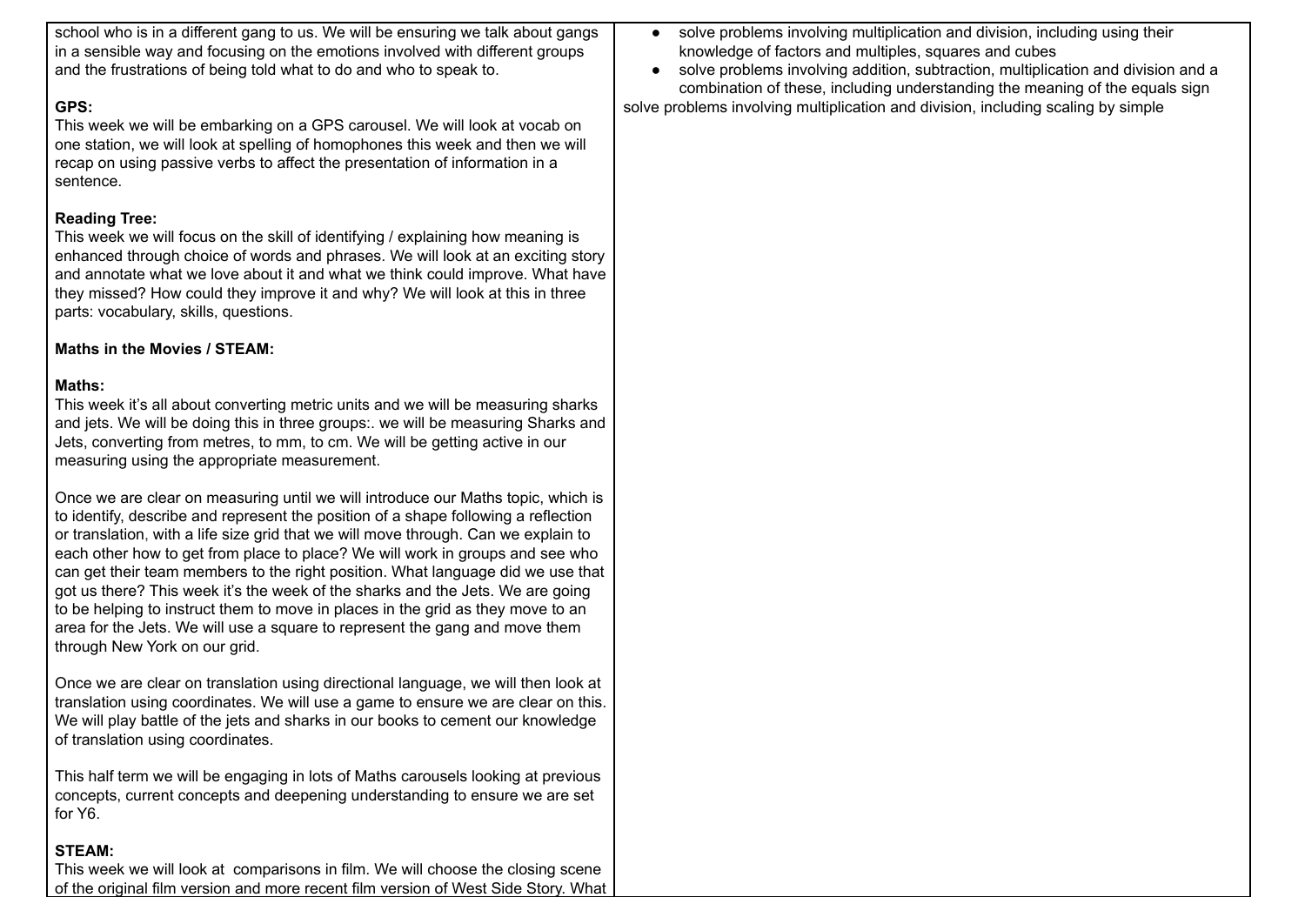| is the difference? Why is there a difference? What techniques and tools do we<br>I have in film that we don't have now? Then it's our turn! We will create the same<br>scene as a version 3 in the 2022 Greenside version. What digital tools and<br>techniques can we use? Green Screen? Fllm editing? Light effects? |  |
|------------------------------------------------------------------------------------------------------------------------------------------------------------------------------------------------------------------------------------------------------------------------------------------------------------------------|--|
| <b>Arithmetic:</b><br>This week we continue our focus on multiplication looking at the formal method.<br>We will work in smaller groups building ourselves up to the more complicated<br>concepts. We will start at three digits by two digits, move to two by four and then<br>end on multiplying fractions.          |  |
| Writing display:                                                                                                                                                                                                                                                                                                       |  |
| Our writing display will be our narrative. We will decorate these beautifully and<br>get them up on our wall for display.                                                                                                                                                                                              |  |
| <b>Friday 24th June CPD Day</b>                                                                                                                                                                                                                                                                                        |  |

| <b>WEEK 4 THEME/ Hook: Shakespeare</b>                                               |                |                                         |                                                                              |                   |                                                                                     |
|--------------------------------------------------------------------------------------|----------------|-----------------------------------------|------------------------------------------------------------------------------|-------------------|-------------------------------------------------------------------------------------|
| Monday 27th June - Wednesday 29th June                                               |                |                                         |                                                                              |                   |                                                                                     |
| Learning Experiences/Context of the film:                                            | <b>Skills:</b> |                                         |                                                                              |                   |                                                                                     |
| This week we will be moving on to looking at Shakespeare. West Side Story is         | Independence   | Organisation                            | <b>Resilience</b>                                                            | <b>Reflection</b> | <b>Team Work</b>                                                                    |
| based on Shakespeare's Romeo and Juliet. What other movies do we know                |                |                                         |                                                                              |                   |                                                                                     |
| based on Shakespeare's work? How familiar are we with Shakespear? What               |                |                                         |                                                                              |                   |                                                                                     |
| was life like when he was alive and putting on plays? Could women perform?           |                |                                         |                                                                              |                   | identifying the audience and purpose of the writing, selecting the appropriate form |
|                                                                                      |                |                                         | and using other similar writing as models for their own                      |                   |                                                                                     |
| Immersion experience:                                                                |                |                                         | noting and developing initial ideas, drawing on reading and research where   |                   |                                                                                     |
| We will have a Shakespeare morning. Immersing ourselves into all things              | necessary      |                                         |                                                                              |                   |                                                                                     |
| Shakespear we will make charcoal portraits of him. We will listen to the music he    |                |                                         | in writing narratives, considering how authors have developed characters and |                   |                                                                                     |
| listened to, we will eat the food he may have eaten and immerse ourselves in his     |                |                                         | settings in what students have read, listened to or seen performed           |                   |                                                                                     |
| world.                                                                               |                |                                         | In non-narrative material using simple organisational devices [for example,  |                   |                                                                                     |
|                                                                                      |                | headings and subheadings]               |                                                                              |                   |                                                                                     |
| English:                                                                             |                |                                         | how to organise paragraphs around a theme                                    |                   |                                                                                     |
|                                                                                      |                |                                         | retrieving and recording information/identify key details from the text.     |                   |                                                                                     |
| <b>Writing Experience:</b>                                                           |                | reading skills also as outlined above   |                                                                              |                   |                                                                                     |
| As we look at Shakespear we will look at completing our narratives to a standard     |                |                                         | using modal verbs or adverbs to indicate degrees of possibility              |                   |                                                                                     |
| he would be proud of! This week it's all about editing, we will be editing our final |                | Use consistent appropriate tense        |                                                                              |                   |                                                                                     |
| pieces. We will be going very slowly over our work, embarking on an editing          |                |                                         | Apply knowledge of morphology & etymology when reading new words             |                   |                                                                                     |
| carousel. We will write our final paragraph. Looking at cohesion as a class,         |                |                                         | Reading & discuss a broad range of genres & texts                            |                   |                                                                                     |
| embarking on fixing the teachers paragraph exercises where we correct Ms             |                | Identifying & discussing themes         |                                                                              |                   |                                                                                     |
| Hancock's work. Why doesn't it make sense and how could it?                          |                | Make recommendations to others          |                                                                              |                   |                                                                                     |
|                                                                                      |                | Draw inference & make predictions       |                                                                              |                   |                                                                                     |
| One we are clear on what cohesion is and understand how to correct our work          |                | Discuss authors' use of language        |                                                                              |                   |                                                                                     |
| we will write our closing paragraph working on tying the story together and          |                | Legible, fluent handwriting             |                                                                              |                   |                                                                                     |
| leaving the reader wanting more. We will then edit and publish our final piece       |                | Plan writing to suit audience & purpose |                                                                              |                   |                                                                                     |
| ready for our display.                                                               |                |                                         | Develop character, setting and atmosphere in narrative                       |                   |                                                                                     |
|                                                                                      |                |                                         | Use organisational & presentational features                                 |                   |                                                                                     |
|                                                                                      |                | Use consistent appropriate tense        |                                                                              |                   |                                                                                     |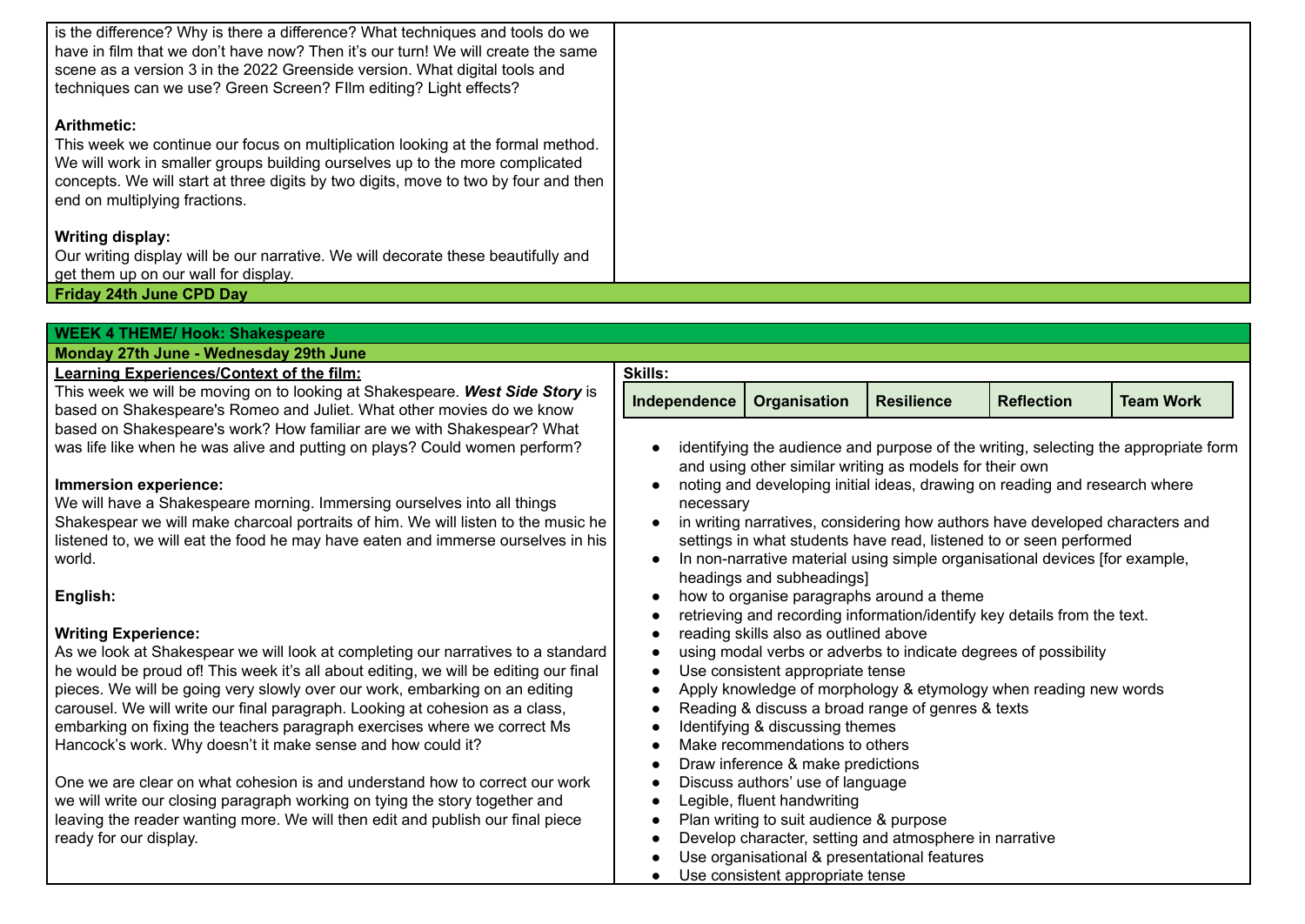#### **GPS:**

It's all about editing. This week it's all about editing. We will be editing our final pieces. We will be going very slowly over our work, embarking on an editing carousel. Focusing on spelling, vocab and all our GPS knowledge from the year.

### **Reading Tree:**

This week we will focus on the skill of making inferences from the text / explain and justify inferences with evidence from the text. We will look at information about Shakespeare and the globe and make inferences from that. Again doing this in 3 sessions collecting info for our writing along the way.

### **Maths in the Movies / STEAM:**

#### **Maths:**

This week it's all about Shakespeare and we will be guiding Shakespeare in the power of reflection. We will first look at reflecting a single coordinate leading on from our translation work and then we will reflect Shakespeare's house and boxes starting with just the grid and shapes. We will be getting active in reflection and using mirrors to help us.

Once we are clear on reflections, we will embark on a carousel consolidating all our measurement learnings so far and look at the new skill of volume. What is volume? What is capacity? Can we estimate the volume of different liquids for Shakespeare?

## **STEAM:**

We will review sounds (diegetic and non-diegetic) and music. Students will establish the difference between diegetic and non-diegetic sounds, those made on-screen versus in post-production, respectively. Students will practice making non-diegetic sound effects to match scenes in the film. They will add these to their film clips from last week.

#### **Arithmetic:**

It's all about division - we will be looking at mental strategies and dividing by 10 and 100. In addition to this, students will work out division calculations mentally based on known facts.

- Proof-reading
- Command of Standard English
- convert between different units of metric measure [for example, kilometre and metre; centimetre and metre; centimetre and millimetre; gram and kilogram; litre and millilitre]
- understand and use approximate equivalences between metric units and common imperial units such as inches, pounds and pints
- measure and calculate the perimeter of composite rectilinear shapes in centimetres and metres
- calculate and compare the area of rectangles (including squares), including using standard units, square centimetres (cm<sup>2</sup>) and square metres ( $m<sup>2</sup>$ ), and estimate the area of irregular shapes
- estimate volume [for example, using 1 cm<sup>3</sup> blocks to build cuboids (including cubes)] and capacity [for example, using water]
- solve problems involving converting between units of time
- use all four operations to solve problems involving measure [for example, length, mass, volume, money] using decimal notation, including scaling
- compare and order fractions whose denominators are all multiples of the same number
- identify, name and write equivalent fractions of a given fraction, represented visually, including tenths and hundredths
- recognise mixed numbers and improper fractions and convert from one form to the other and write mathematical statements > 1 as a mixed number [for example,  $\frac{2}{5}$  +  $\frac{4}{5}$  =  $\frac{6}{5}$  = 1  $\frac{1}{5}$  ]
	-
- add and subtract fractions with the same denominator, and denominators that are multiples of the same number
- multiply proper fractions and mixed numbers by whole numbers, supported by materials and diagrams

| Friday 1st July                                                                                                                                                                                                         |                                                                                                                                                                                                                                                                                                                                                                                                                                                                                                                |
|-------------------------------------------------------------------------------------------------------------------------------------------------------------------------------------------------------------------------|----------------------------------------------------------------------------------------------------------------------------------------------------------------------------------------------------------------------------------------------------------------------------------------------------------------------------------------------------------------------------------------------------------------------------------------------------------------------------------------------------------------|
| <b>Learning Experiences</b>                                                                                                                                                                                             | <b>Skills:</b>                                                                                                                                                                                                                                                                                                                                                                                                                                                                                                 |
| Friday Big Write:<br>We continue songs of West Side Story with the song I feel Pretty. We will<br>watch the clip of the song whilst reading the lyrics on our I-pads. We will then<br>create a piece based on the song. | identifying the audience and purpose of the writing, selecting the appropriate form and<br>using other similar writing as models for their own<br>noting and developing initial ideas, drawing on reading and research where necessary<br>in writing narratives, considering how authors have developed characters and settings<br>in what students have read, listened to or seen performed<br>selecting appropriate grammar and vocabulary, understanding how such choices can<br>change and enhance meaning |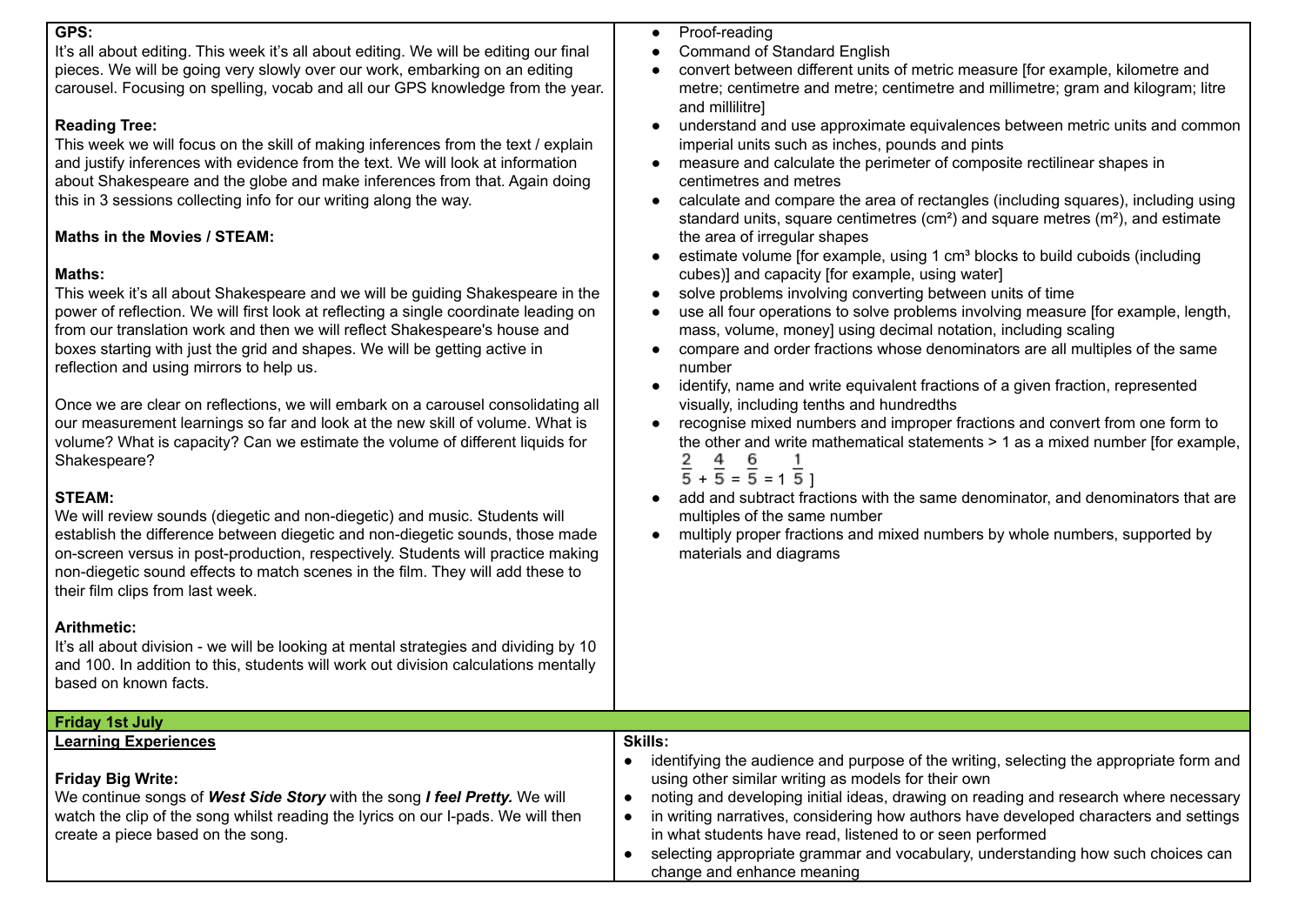| <b>Messy Maths:</b><br>This week we will get messy looking at the concept of volume. We will measure<br>in real life filling out our messy Maths sheets and looking at complex problems<br>together.                                                                                                                                                                                                                                                                  | achieve their personal best. Building on athletic skills based around running, throwing<br>and jumping.<br>Use running, jumping, throwing and catching in isolation and in combination |
|-----------------------------------------------------------------------------------------------------------------------------------------------------------------------------------------------------------------------------------------------------------------------------------------------------------------------------------------------------------------------------------------------------------------------------------------------------------------------|----------------------------------------------------------------------------------------------------------------------------------------------------------------------------------------|
| PE/ Sports: (Activities, key skills / techniques)<br>This week we go from Greenside competitions to the TEF London wide<br>competition. Who can stop us?                                                                                                                                                                                                                                                                                                              |                                                                                                                                                                                        |
| London Area Competition: The top 3 students from each event based on the<br>scores recorded in week 1 get another attempt to beat their scores this week.<br>They are added to a new spreadsheet and compared to other schools close to<br>us in London to see who is the best in each event to go through to the next<br>round. This week we will all be trying our best to beat our scores, learning from<br>the previous weeks and reflecting on how to do better. |                                                                                                                                                                                        |

| <b>WEEK 5 THEME/ Hook: Romeo and Juliet</b>                                                                                                         |                                                                                                                                                                                                                                   |                                              |                                                                            |                   |                                                                                    |
|-----------------------------------------------------------------------------------------------------------------------------------------------------|-----------------------------------------------------------------------------------------------------------------------------------------------------------------------------------------------------------------------------------|----------------------------------------------|----------------------------------------------------------------------------|-------------------|------------------------------------------------------------------------------------|
| Monday 4th July - Wednesday 6th July                                                                                                                |                                                                                                                                                                                                                                   |                                              |                                                                            |                   |                                                                                    |
| <b>Learning Experiences/Context of the film:</b>                                                                                                    | <b>Skills:</b>                                                                                                                                                                                                                    |                                              |                                                                            |                   |                                                                                    |
| Now that we have looked at Shakespeare and begun to immerse ourselves in                                                                            | Independence                                                                                                                                                                                                                      | Organisation                                 | <b>Resilience</b>                                                          | <b>Reflection</b> | <b>Team Work</b>                                                                   |
| his world, we will focus on the story of Romeo & Juliet and compare it to West                                                                      |                                                                                                                                                                                                                                   |                                              |                                                                            |                   |                                                                                    |
| Side Story. What is the same? What is similar? What is different? Which way of                                                                      |                                                                                                                                                                                                                                   |                                              |                                                                            |                   |                                                                                    |
| telling the story do we prefer and why? How does Maria compare to Juliuet?<br>How does Tony compare to Romeo? How do the Sharks and Jets compare to |                                                                                                                                                                                                                                   |                                              | and using other similar writing as models for their own                    |                   | dentifying the audience and purpose of the writing, selecting the appropriate form |
| the families in <b>Romeo and Juliet</b> ? What's the difference?                                                                                    |                                                                                                                                                                                                                                   |                                              | noting and developing initial ideas, drawing on reading and research where |                   |                                                                                    |
|                                                                                                                                                     | necessary                                                                                                                                                                                                                         |                                              |                                                                            |                   |                                                                                    |
| Immersion experience:                                                                                                                               | in writing narratives, considering how authors have developed characters and<br>settings in what students have read, listened to or seen performed<br>In non-narrative material using simple organisational devices [for example, |                                              |                                                                            |                   |                                                                                    |
| How else could we immerse ourselves in the story than by acting out the play!                                                                       |                                                                                                                                                                                                                                   |                                              |                                                                            |                   |                                                                                    |
| We will take it in turns to act out this play, following along using the scripts. We                                                                |                                                                                                                                                                                                                                   |                                              |                                                                            |                   |                                                                                    |
| will have pre assigned parts and act it out in the playground watching our peers                                                                    | headings and subheadings]                                                                                                                                                                                                         |                                              |                                                                            |                   |                                                                                    |
| as we go.                                                                                                                                           | how to organise paragraphs around a theme<br>retrieving and recording information/identify key details from the text.                                                                                                             |                                              |                                                                            |                   |                                                                                    |
|                                                                                                                                                     |                                                                                                                                                                                                                                   |                                              |                                                                            |                   |                                                                                    |
| English:                                                                                                                                            |                                                                                                                                                                                                                                   | reading skills also as outlined above        |                                                                            |                   |                                                                                    |
| <b>Writing Experience:</b>                                                                                                                          |                                                                                                                                                                                                                                   | Use consistent appropriate tense             | using modal verbs or adverbs to indicate degrees of possibility            |                   |                                                                                    |
| Our writing over the next two weeks will be a comparison piece between                                                                              |                                                                                                                                                                                                                                   |                                              | Apply knowledge of morphology & etymology when reading new words           |                   |                                                                                    |
| Shakespeare's Romeo & Juliet and the adaptation of West Side Story. What is                                                                         |                                                                                                                                                                                                                                   |                                              | Reading & discuss a broad range of genres & texts                          |                   |                                                                                    |
| the same? What is similar and what is different? This week we will begin                                                                            |                                                                                                                                                                                                                                   | Identifying & discussing themes              |                                                                            |                   |                                                                                    |
| planning our discussion piece. We will write our first, second and third points.                                                                    |                                                                                                                                                                                                                                   | Make recommendations to others               |                                                                            |                   |                                                                                    |
|                                                                                                                                                     |                                                                                                                                                                                                                                   | Draw inference & make predictions            |                                                                            |                   |                                                                                    |
| We will be using slow writing but now we are familiar with this technique we will                                                                   |                                                                                                                                                                                                                                   | Discuss authors' use of language             |                                                                            |                   |                                                                                    |
| look to use it independently. We will be using all of our skills we have learnt this                                                                |                                                                                                                                                                                                                                   | Legible, fluent handwriting                  |                                                                            |                   |                                                                                    |
| year to create a wonderful piece of writing celebrating our learning. We will end                                                                   |                                                                                                                                                                                                                                   | Plan writing to suit audience & purpose      |                                                                            |                   |                                                                                    |
| up with a discussion style essay setting us up beautifully for Y6.                                                                                  |                                                                                                                                                                                                                                   |                                              | Develop character, setting and atmosphere in narrative                     |                   |                                                                                    |
|                                                                                                                                                     |                                                                                                                                                                                                                                   | Use organisational & presentational features |                                                                            |                   |                                                                                    |
| Our writing will be set out as follows:                                                                                                             |                                                                                                                                                                                                                                   | Use consistent appropriate tense             |                                                                            |                   |                                                                                    |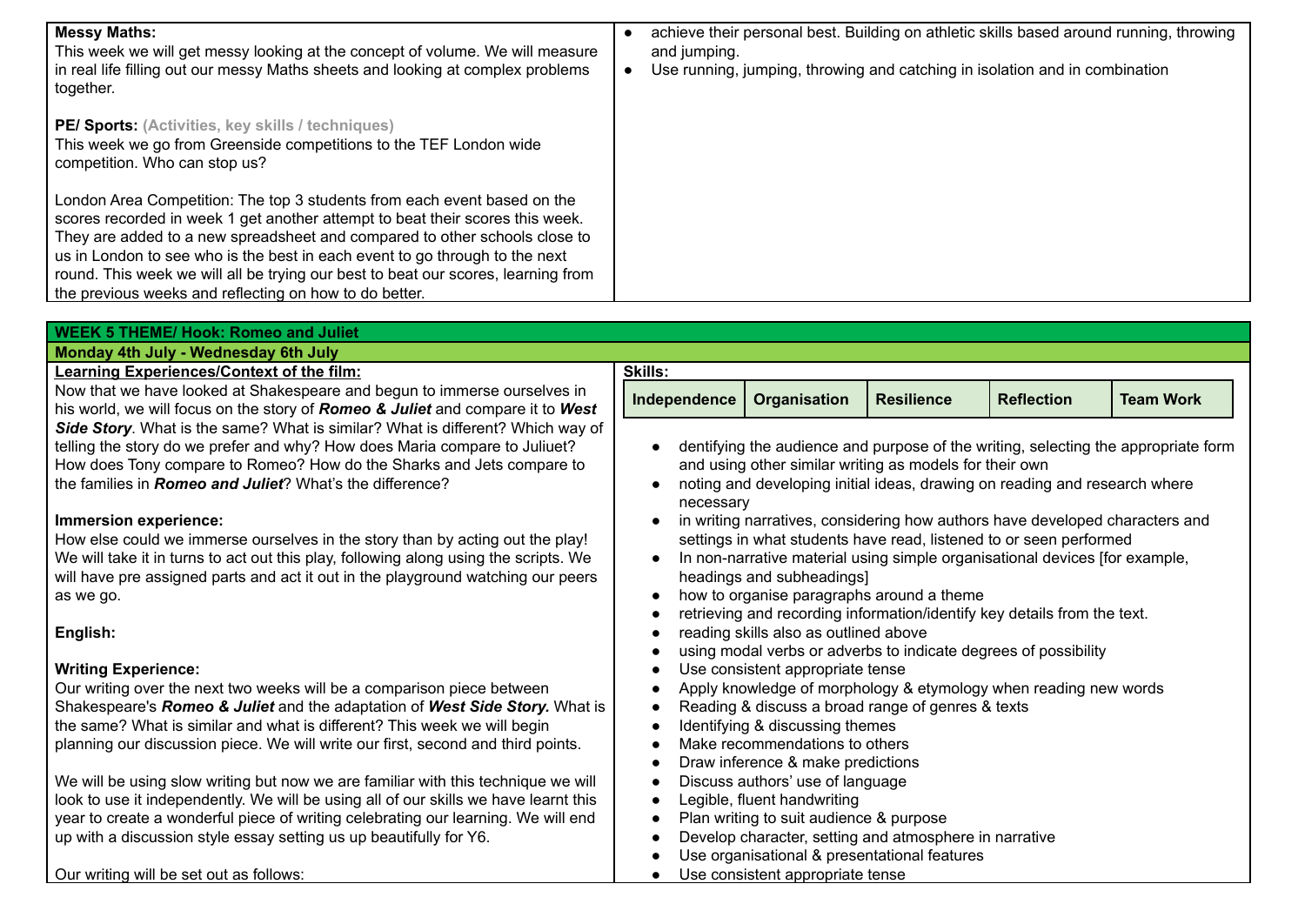| Comparisons of locations<br>1.<br>Comparisons of families/ gangs<br>2.                                                                                                                                                                                                                                                                                                                                                                                                                                                                                                                                                                                                                                                                                                                                                                                                                                                                                                                                               | Proof-reading<br>$\bullet$<br><b>Command of Standard English</b>                                                                                                                                                                                                                                                                                                                                                                                                                                                                                                                                                                                                                                                                                                                                                                                                                                                                                                                           |
|----------------------------------------------------------------------------------------------------------------------------------------------------------------------------------------------------------------------------------------------------------------------------------------------------------------------------------------------------------------------------------------------------------------------------------------------------------------------------------------------------------------------------------------------------------------------------------------------------------------------------------------------------------------------------------------------------------------------------------------------------------------------------------------------------------------------------------------------------------------------------------------------------------------------------------------------------------------------------------------------------------------------|--------------------------------------------------------------------------------------------------------------------------------------------------------------------------------------------------------------------------------------------------------------------------------------------------------------------------------------------------------------------------------------------------------------------------------------------------------------------------------------------------------------------------------------------------------------------------------------------------------------------------------------------------------------------------------------------------------------------------------------------------------------------------------------------------------------------------------------------------------------------------------------------------------------------------------------------------------------------------------------------|
| COmparisons of characters<br>3.                                                                                                                                                                                                                                                                                                                                                                                                                                                                                                                                                                                                                                                                                                                                                                                                                                                                                                                                                                                      | identify multiples and factors, including finding all factor pairs of a number, and                                                                                                                                                                                                                                                                                                                                                                                                                                                                                                                                                                                                                                                                                                                                                                                                                                                                                                        |
| 4. Comparisons of language used                                                                                                                                                                                                                                                                                                                                                                                                                                                                                                                                                                                                                                                                                                                                                                                                                                                                                                                                                                                      | common factors of 2 numbers                                                                                                                                                                                                                                                                                                                                                                                                                                                                                                                                                                                                                                                                                                                                                                                                                                                                                                                                                                |
|                                                                                                                                                                                                                                                                                                                                                                                                                                                                                                                                                                                                                                                                                                                                                                                                                                                                                                                                                                                                                      | know and use the vocabulary of prime numbers, prime factors and composite<br>$\bullet$                                                                                                                                                                                                                                                                                                                                                                                                                                                                                                                                                                                                                                                                                                                                                                                                                                                                                                     |
| This week we will focus on point 1 - 3.                                                                                                                                                                                                                                                                                                                                                                                                                                                                                                                                                                                                                                                                                                                                                                                                                                                                                                                                                                              | (non-prime) numbers                                                                                                                                                                                                                                                                                                                                                                                                                                                                                                                                                                                                                                                                                                                                                                                                                                                                                                                                                                        |
| GPS:<br>This week we will be recapping using relative clauses beginning with who,<br>which, where, when, whose, that or with an implied (ie omitted) relative pronoun.<br>We will be pushing ourselves with punctuation looking at parentheses and<br>dashes to help convey information concisely.                                                                                                                                                                                                                                                                                                                                                                                                                                                                                                                                                                                                                                                                                                                   | establish whether a number up to 100 is prime and recall prime numbers up to 19<br>multiply numbers up to 4 digits by a one- or two-digit number using a formal<br>written method, including long multiplication for two-digit numbers<br>multiply and divide numbers mentally, drawing upon known facts<br>divide numbers up to 4 digits by a one-digit number using the formal written<br>method of short division and interpret remainders appropriately for the context                                                                                                                                                                                                                                                                                                                                                                                                                                                                                                                |
|                                                                                                                                                                                                                                                                                                                                                                                                                                                                                                                                                                                                                                                                                                                                                                                                                                                                                                                                                                                                                      | multiply and divide whole numbers and those involving decimals by 10, 100 and<br>1,000                                                                                                                                                                                                                                                                                                                                                                                                                                                                                                                                                                                                                                                                                                                                                                                                                                                                                                     |
| <b>Reading Tree:</b><br>This week we will focus on the skill of giving / explaining the meaning of words in<br>context. This week we will look at scenes from the play understanding the words<br>in context. We will then look at the film clip doing the same thing and spend our<br>third reading tress session comparing them both.                                                                                                                                                                                                                                                                                                                                                                                                                                                                                                                                                                                                                                                                              | recognise and use square numbers and cube numbers, and the notation for<br>$\bullet$<br>squared $(2)$ and cubed $(3)$<br>solve problems involving multiplication and division, including using their<br>$\bullet$<br>knowledge of factors and multiples, squares and cubes<br>solve problems involving addition, subtraction, multiplication and division and a<br>$\bullet$                                                                                                                                                                                                                                                                                                                                                                                                                                                                                                                                                                                                               |
| <b>Maths in the Movies / STEAM:</b>                                                                                                                                                                                                                                                                                                                                                                                                                                                                                                                                                                                                                                                                                                                                                                                                                                                                                                                                                                                  | combination of these, including understanding the meaning of the equals sign<br>solve problems involving multiplication and division, including scaling by simple<br>$\bullet$                                                                                                                                                                                                                                                                                                                                                                                                                                                                                                                                                                                                                                                                                                                                                                                                             |
| Maths:<br>This is our last week before DC and we will have a week of consolidation. We<br>will spend one session consolidating on all things measurement and position &<br>direction - everything we have learned this half term. Another session will go<br>back over key concepts from the year using a big Maths carousel - addition,<br>subtraction, division and multiplication. Here we will also be looking at these<br>concepts in word problem form, deepening our understanding and setting<br>ourselves up well for our tests and next year. What a celebration in Maths from<br>an amazing year!<br><b>STEAM:</b><br>This week our STEAM experience is using our art and measurement skills<br>combined to make an outfit for our final peace party and performance of our<br>song! We will first of all discuss costume and props in film. How do these work?<br>How are they created? What is made and what do we use special effects for?<br>We will then design props to make.<br><b>Arithmetic:</b> | fractions and problems involving simple rates<br>add and subtract whole numbers with more than 4 digits, including using formal<br>$\bullet$<br>written methods (columnar addition and subtraction)<br>add and subtract numbers mentally with increasingly large numbers<br>use rounding to check answers to calculations and determine, in the context of a<br>problem, levels of accuracy<br>solve addition and subtraction multi-step problems in contexts, deciding which<br>$\bullet$<br>operations and methods to use and why<br>read, write, order and compare numbers to at least 1,000,000 and determine the<br>value of each digit<br>count forwards or backwards in steps of powers of 10 for any given number up to<br>1,000,000<br>interpret negative numbers in context, count forwards and backwards with positive<br>$\bullet$<br>and negative whole numbers, including through 0<br>round any number up to 1,000,000 to the nearest 10, 100, 1,000, 10,000 and<br>100,000 |
| This week we continue our focus of division looking at the formal method. We<br>will work in smaller groups building ourselves up to the more complicated<br>concepts. We will look at the bus stop method and long division.                                                                                                                                                                                                                                                                                                                                                                                                                                                                                                                                                                                                                                                                                                                                                                                        |                                                                                                                                                                                                                                                                                                                                                                                                                                                                                                                                                                                                                                                                                                                                                                                                                                                                                                                                                                                            |
| <b>TEFAT Arts Shared Events Day Comedy Theatre</b><br><b>Friday 8th July</b>                                                                                                                                                                                                                                                                                                                                                                                                                                                                                                                                                                                                                                                                                                                                                                                                                                                                                                                                         |                                                                                                                                                                                                                                                                                                                                                                                                                                                                                                                                                                                                                                                                                                                                                                                                                                                                                                                                                                                            |
| <b>Learning Experiences</b>                                                                                                                                                                                                                                                                                                                                                                                                                                                                                                                                                                                                                                                                                                                                                                                                                                                                                                                                                                                          | <b>Skills:</b>                                                                                                                                                                                                                                                                                                                                                                                                                                                                                                                                                                                                                                                                                                                                                                                                                                                                                                                                                                             |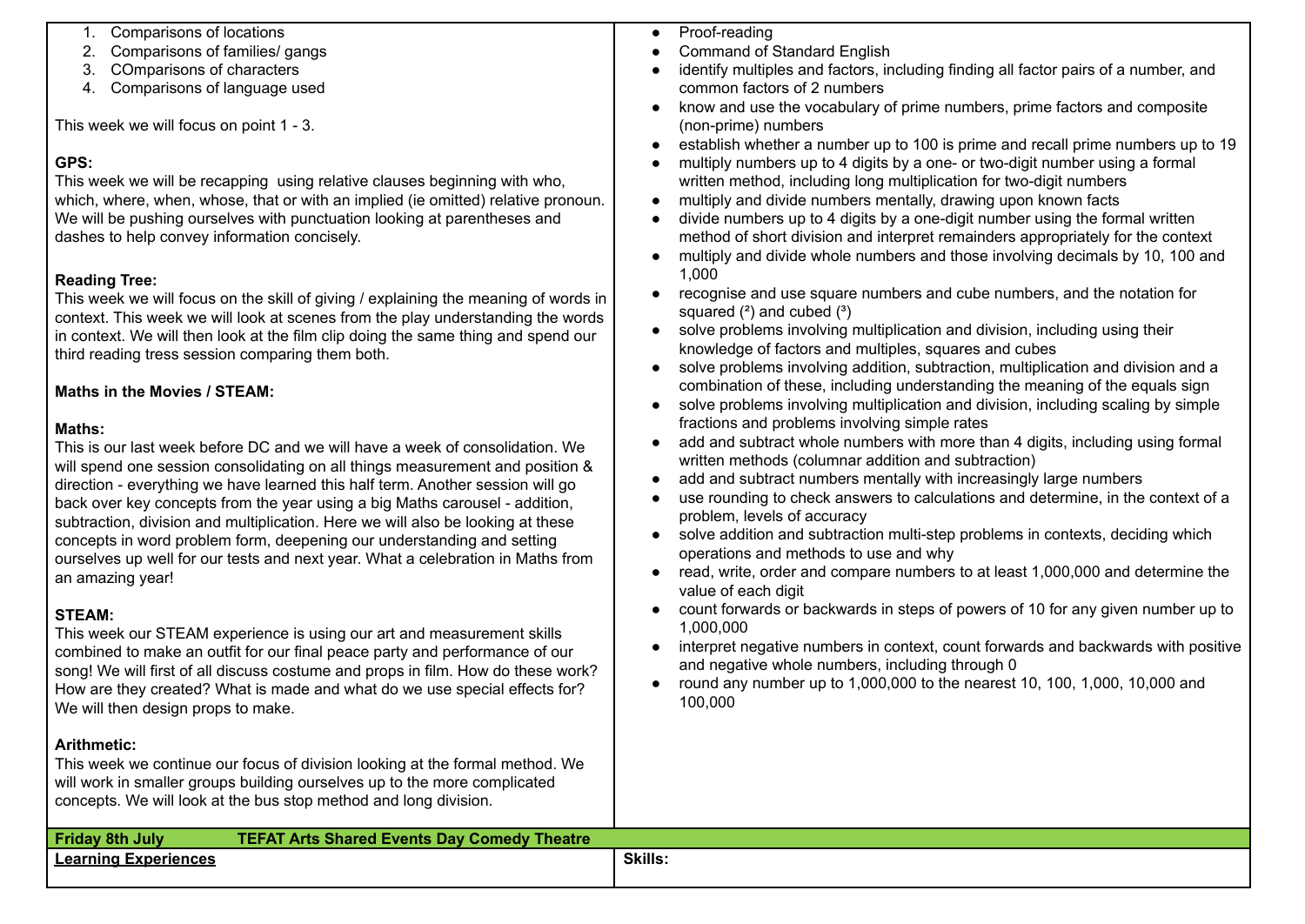| <b>Friday Big Write:</b><br>We continue songs of West Side Story with the song Somewhere. We will<br>watch the clip of the song whilst reading the lyrics on our I-pads. We will then<br>create a piece based on the song.<br><b>Messy Maths:</b><br>This week we will focus on various fraction questions as we re-cap on the more<br>complicated concepts we have learnt over the year ahead of our final DC next<br>week.<br>PE/ Sports: (Activities, key skills / techniques)<br>This week we will all play football focusing on different skills needed for football<br>throughout the session. One station football skills, one with games focusing on<br>aim and one will be dodgeball. We will be finishing the year going on carousels<br>of our favourite sports.                                                                                                                                                                                                                                                                                                           | $\bullet$<br>$\bullet$<br>and jumping.                                                                                                                                                                                                                                                                                                                                                                                                                                                                                                                                                                                                                                                                                                                                                                                                                                                                                                                                                                                                                                                                                                                                                                                                                                                                                                                                                                                                                                              | using other similar writing as models for their own<br>in what students have read, listened to or seen performed<br>change and enhance meaning<br>Use running, jumping, throwing and catching in isolation and in combination |                   |                   | identifying the audience and purpose of the writing, selecting the appropriate form and<br>noting and developing initial ideas, drawing on reading and research where necessary<br>in writing narratives, considering how authors have developed characters and settings<br>selecting appropriate grammar and vocabulary, understanding how such choices can<br>achieve their personal best. Building on athletic skills based around running, throwing |
|---------------------------------------------------------------------------------------------------------------------------------------------------------------------------------------------------------------------------------------------------------------------------------------------------------------------------------------------------------------------------------------------------------------------------------------------------------------------------------------------------------------------------------------------------------------------------------------------------------------------------------------------------------------------------------------------------------------------------------------------------------------------------------------------------------------------------------------------------------------------------------------------------------------------------------------------------------------------------------------------------------------------------------------------------------------------------------------|-------------------------------------------------------------------------------------------------------------------------------------------------------------------------------------------------------------------------------------------------------------------------------------------------------------------------------------------------------------------------------------------------------------------------------------------------------------------------------------------------------------------------------------------------------------------------------------------------------------------------------------------------------------------------------------------------------------------------------------------------------------------------------------------------------------------------------------------------------------------------------------------------------------------------------------------------------------------------------------------------------------------------------------------------------------------------------------------------------------------------------------------------------------------------------------------------------------------------------------------------------------------------------------------------------------------------------------------------------------------------------------------------------------------------------------------------------------------------------------|-------------------------------------------------------------------------------------------------------------------------------------------------------------------------------------------------------------------------------|-------------------|-------------------|---------------------------------------------------------------------------------------------------------------------------------------------------------------------------------------------------------------------------------------------------------------------------------------------------------------------------------------------------------------------------------------------------------------------------------------------------------|
|                                                                                                                                                                                                                                                                                                                                                                                                                                                                                                                                                                                                                                                                                                                                                                                                                                                                                                                                                                                                                                                                                       |                                                                                                                                                                                                                                                                                                                                                                                                                                                                                                                                                                                                                                                                                                                                                                                                                                                                                                                                                                                                                                                                                                                                                                                                                                                                                                                                                                                                                                                                                     |                                                                                                                                                                                                                               |                   |                   |                                                                                                                                                                                                                                                                                                                                                                                                                                                         |
| <b>WEEK 6 THEME/ Hook: Comparing two worlds DC6</b>                                                                                                                                                                                                                                                                                                                                                                                                                                                                                                                                                                                                                                                                                                                                                                                                                                                                                                                                                                                                                                   |                                                                                                                                                                                                                                                                                                                                                                                                                                                                                                                                                                                                                                                                                                                                                                                                                                                                                                                                                                                                                                                                                                                                                                                                                                                                                                                                                                                                                                                                                     |                                                                                                                                                                                                                               |                   |                   |                                                                                                                                                                                                                                                                                                                                                                                                                                                         |
| Monday 11th July - Wednesday 13th July<br><b>Learning Experiences/Context of the film:</b>                                                                                                                                                                                                                                                                                                                                                                                                                                                                                                                                                                                                                                                                                                                                                                                                                                                                                                                                                                                            | <b>Skills:</b>                                                                                                                                                                                                                                                                                                                                                                                                                                                                                                                                                                                                                                                                                                                                                                                                                                                                                                                                                                                                                                                                                                                                                                                                                                                                                                                                                                                                                                                                      |                                                                                                                                                                                                                               |                   |                   |                                                                                                                                                                                                                                                                                                                                                                                                                                                         |
| We will continue our themes of comparisons looking at the difference between<br>the times in which West Side Story was made and the time in which Romeo                                                                                                                                                                                                                                                                                                                                                                                                                                                                                                                                                                                                                                                                                                                                                                                                                                                                                                                               | Independence                                                                                                                                                                                                                                                                                                                                                                                                                                                                                                                                                                                                                                                                                                                                                                                                                                                                                                                                                                                                                                                                                                                                                                                                                                                                                                                                                                                                                                                                        | Organisation                                                                                                                                                                                                                  | <b>Resilience</b> | <b>Reflection</b> | <b>Team Work</b>                                                                                                                                                                                                                                                                                                                                                                                                                                        |
| and Juliet was made. How did people used to live? What's the same? What's<br>different?                                                                                                                                                                                                                                                                                                                                                                                                                                                                                                                                                                                                                                                                                                                                                                                                                                                                                                                                                                                               |                                                                                                                                                                                                                                                                                                                                                                                                                                                                                                                                                                                                                                                                                                                                                                                                                                                                                                                                                                                                                                                                                                                                                                                                                                                                                                                                                                                                                                                                                     |                                                                                                                                                                                                                               |                   |                   |                                                                                                                                                                                                                                                                                                                                                                                                                                                         |
| Immersion experience:<br>We will continue our theme of comparisons and we will continue our<br>performance of Romeo and Juliet. We will be finishing up the performance and<br>continuing to compare the play with the film. We will watch parts of the film<br>again. Taking notes and adding to our essay plans.<br>English:<br><b>Writing Experience:</b><br>This half term our key goal is cohesion and editing as we move into Y6 as this<br>will be a very key skill. We will be focusing on writing a good introduction and a<br>good conclusion. We will read over our work picking out the key points, we will<br>use this to this week after we have finished writing our comparison points. We<br>will use our summarising skills we have learnt this year in Reading Tree to<br>summarise our own work.<br>Once we have written a short concise introduction and conclusion we will then<br>edit our work. We will be looking at our work in an editing carousel, using all the<br>skills we have learnt this half term to edit our own work to a great standard.<br>GPS: | select and use appropriate registers for effective communication<br>use spoken language to develop understanding through speculating,<br>hypothesising, imagining and exploring ideas<br>learning a wider range of poetry by heart<br>preparing poems and plays to read aloud and to perform, showing understanding<br>through intonation, tone and volume so that the meaning is clear to an audience<br>perform their own compositions, using appropriate intonation, volume, and<br>movement so that meaning is clear.<br>identifying the audience for and purpose of the writing, selecting the appropriate<br>form and using other similar writing as models for their own<br>convert between different units of metric measure [for example, kilometre and<br>metre; centimetre and metre; centimetre and millimetre; gram and kilogram; litre<br>and millilitre]<br>understand and use approximate equivalences between metric units and common<br>imperial units such as inches, pounds and pints<br>measure and calculate the perimeter of composite rectilinear shapes in<br>centimetres and metres<br>calculate and compare the area of rectangles (including squares), including using<br>standard units, square centimetres (cm <sup>2</sup> ) and square metres ( $m2$ ), and estimate<br>the area of irregular shapes<br>estimate volume [for example, using 1 cm <sup>3</sup> blocks to build cuboids (including<br>cubes)] and capacity [for example, using water] |                                                                                                                                                                                                                               |                   |                   |                                                                                                                                                                                                                                                                                                                                                                                                                                                         |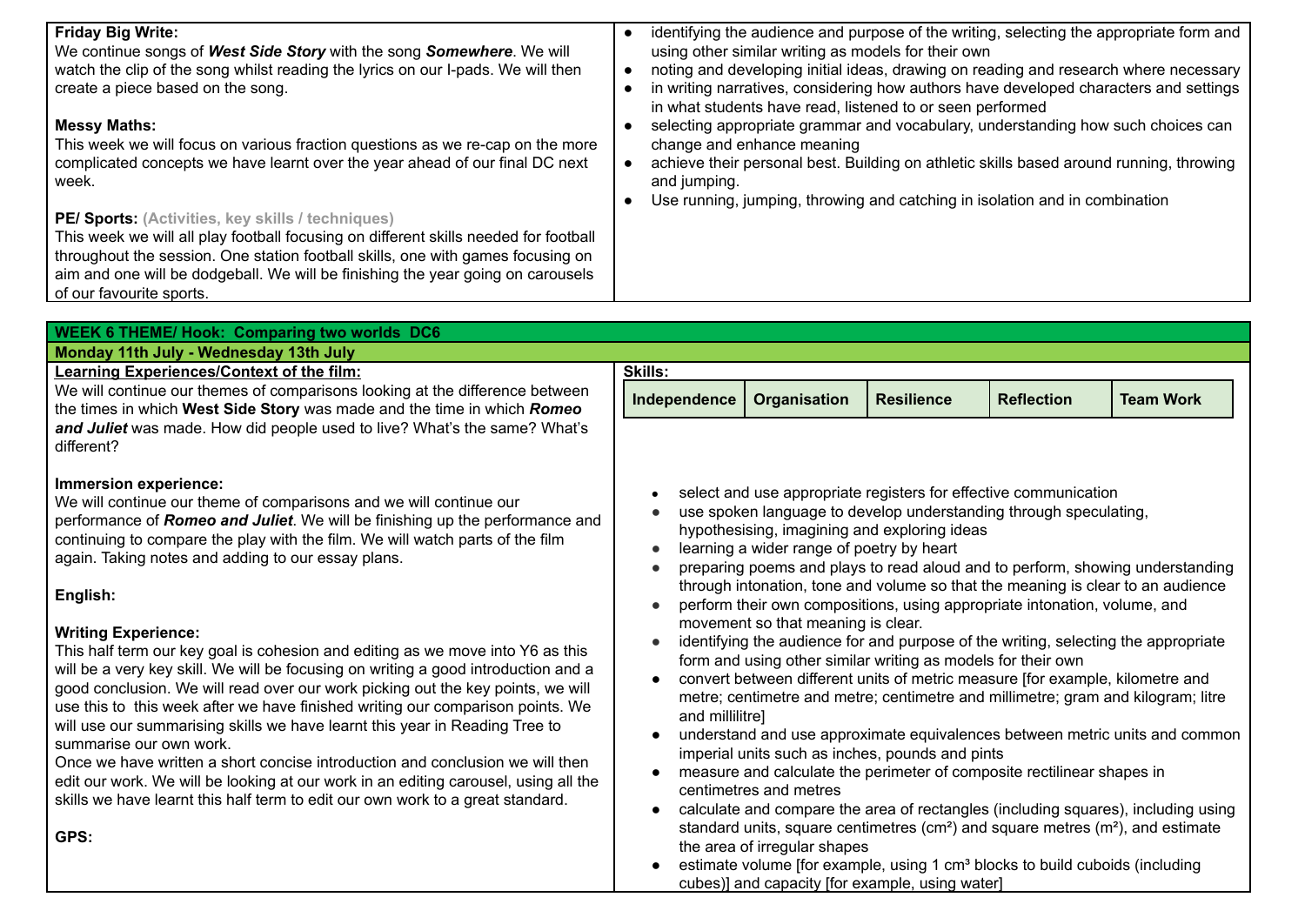| This week's GPS will be a celebration of everything we have learnt this year. We                                                                                                                                                                                                                                                                                                                                                                                                                                                                                                                                                                                                                                                                          | solve problems involving converting between units of time                                                                                                                                                                                                                                                                                                                                                                                                                                                                                                                                                                                                                                                                                                     |
|-----------------------------------------------------------------------------------------------------------------------------------------------------------------------------------------------------------------------------------------------------------------------------------------------------------------------------------------------------------------------------------------------------------------------------------------------------------------------------------------------------------------------------------------------------------------------------------------------------------------------------------------------------------------------------------------------------------------------------------------------------------|---------------------------------------------------------------------------------------------------------------------------------------------------------------------------------------------------------------------------------------------------------------------------------------------------------------------------------------------------------------------------------------------------------------------------------------------------------------------------------------------------------------------------------------------------------------------------------------------------------------------------------------------------------------------------------------------------------------------------------------------------------------|
| will brainstorm all of the appropriate devices we should be using for this piece.<br>We will use this to edit our work before we then publish our final piece!                                                                                                                                                                                                                                                                                                                                                                                                                                                                                                                                                                                            | use all four operations to solve problems involving measure [for example, length,<br>mass, volume, money] using decimal notation, including scaling                                                                                                                                                                                                                                                                                                                                                                                                                                                                                                                                                                                                           |
| <b>Reading Tree:</b><br>This week we will be putting all of our amazing reading comprehension skills to<br>the test for our tests. The last one of the year and we will be giving it our all.<br>Maths in the Movies / STEAM:<br><b>Maths:</b><br>This week we will recap on our Maths knowledge ahead of our DC tests. We will<br>focus on looking over Maths worded problems and games ahead of our tests.<br>We will take the inspiration of the strength, power and resilience of the Jets and<br>Sharks into our tests. Let's see what we can achieve.<br><b>STEAM:</b><br>This week our STEAM experience is using our art and measurement skills<br>combined to continue making an outfit for our final peace party and performance<br>of our song! | compare and order fractions whose denominators are all multiples of the same<br>number<br>identify, name and write equivalent fractions of a given fraction, represented<br>visually, including tenths and hundredths<br>recognise mixed numbers and improper fractions and convert from one form to<br>the other and write mathematical statements > 1 as a mixed number [for example,<br>$\frac{2}{5}$ + $\frac{4}{5}$ = $\frac{6}{5}$ = 1 $\frac{1}{5}$ ]<br>add and subtract fractions with the same denominator, and denominators that are<br>multiples of the same number<br>multiply proper fractions and mixed numbers by whole numbers, supported by materials<br>and diagrams                                                                       |
| <b>Arithmetic:</b><br>This week as it's DC week we will be revising all of our arithmetic skills from the<br>half term! What a half term it's been and how amazing it's been to learn so much<br>and have so much fun in the process!                                                                                                                                                                                                                                                                                                                                                                                                                                                                                                                     |                                                                                                                                                                                                                                                                                                                                                                                                                                                                                                                                                                                                                                                                                                                                                               |
| Friday 15th July                                                                                                                                                                                                                                                                                                                                                                                                                                                                                                                                                                                                                                                                                                                                          |                                                                                                                                                                                                                                                                                                                                                                                                                                                                                                                                                                                                                                                                                                                                                               |
| <b>Learning Experiences</b>                                                                                                                                                                                                                                                                                                                                                                                                                                                                                                                                                                                                                                                                                                                               | <b>Skills:</b>                                                                                                                                                                                                                                                                                                                                                                                                                                                                                                                                                                                                                                                                                                                                                |
| <b>Friday Big Write:</b><br>This half term we will be looking at the songs of West Side Story! We will end<br>the half term by playing the opening scene and writing a song about the film.<br>Can we use all our writing skills to write an amazing song?<br><b>Messy Maths:</b><br>This week we will use our Messy Maths slot to engage in a TT rockstars battle<br>with other year groups. After a week of testing we will put our amazing times<br>table skills to the test.                                                                                                                                                                                                                                                                          | identifying the audience and purpose of the writing, selecting the appropriate form and<br>using other similar writing as models for their own<br>noting and developing initial ideas, drawing on reading and research where necessary<br>$\bullet$<br>in writing narratives, considering how authors have developed characters and settings<br>$\bullet$<br>in what students have read, listened to or seen performed<br>selecting appropriate grammar and vocabulary, understanding how such choices can<br>$\bullet$<br>change and enhance meaning<br>achieve their personal best. Building on athletic skills based around running, throwing<br>$\bullet$<br>and jumping.<br>Use running, jumping, throwing and catching in isolation and in combination: |
| PE/ Sports: (Activities, key skills / techniques)<br>This week it's games galore. We will carousel football, netball & dodgeball. What<br>can we remember for each game? We will show our best skills in this session.                                                                                                                                                                                                                                                                                                                                                                                                                                                                                                                                    |                                                                                                                                                                                                                                                                                                                                                                                                                                                                                                                                                                                                                                                                                                                                                               |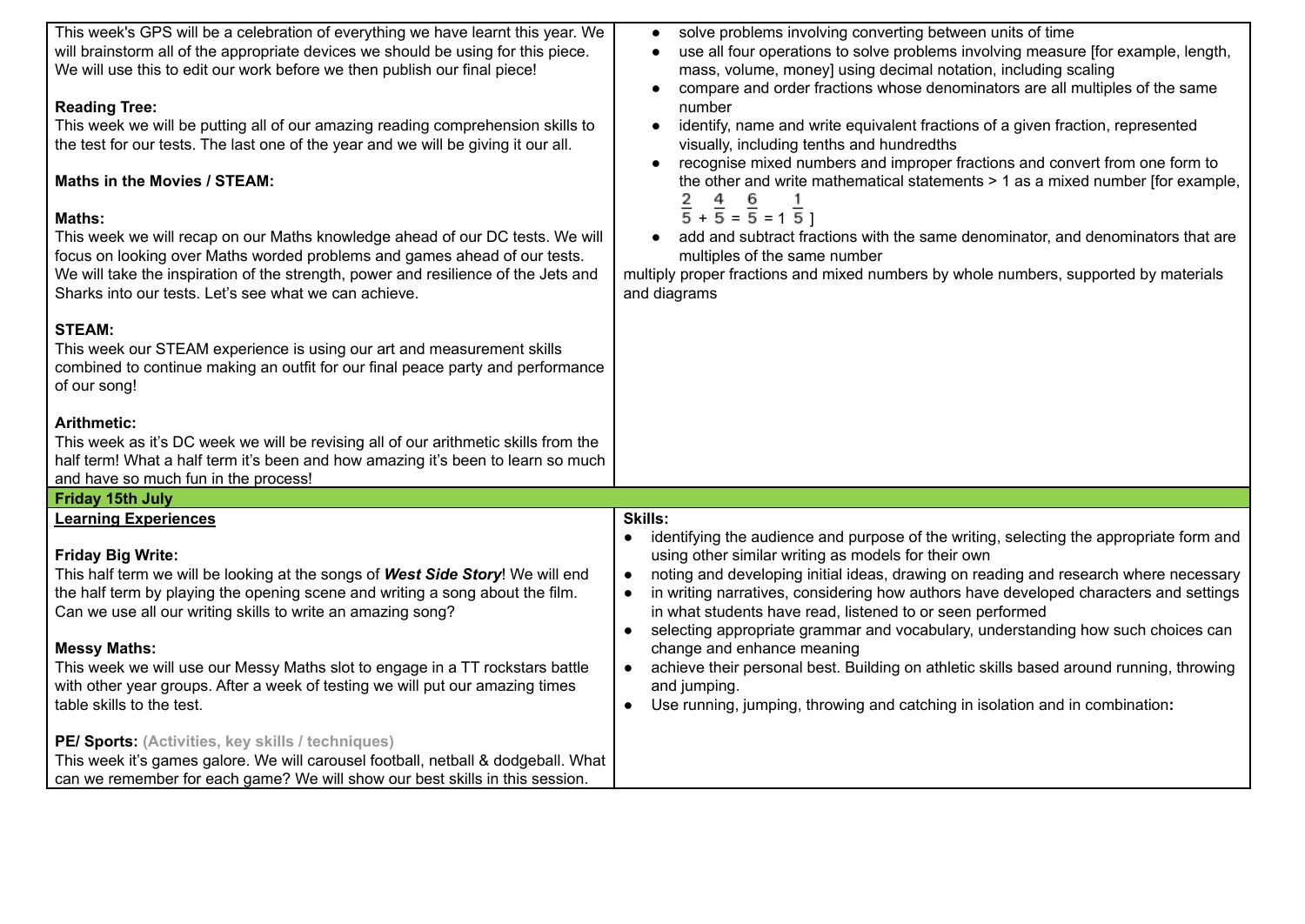| <b>WEEK 7 THEME/ Hook: Celebration of Peace!</b><br><b>Graduations &amp; Performance Week</b> |                                                                                                                                |                                                                                          |                   |                   |                                                                                         |
|-----------------------------------------------------------------------------------------------|--------------------------------------------------------------------------------------------------------------------------------|------------------------------------------------------------------------------------------|-------------------|-------------------|-----------------------------------------------------------------------------------------|
| Monday 18th July - Wednesday 20th July                                                        |                                                                                                                                |                                                                                          |                   |                   |                                                                                         |
| Learning Experiences/Context of the film:                                                     | <b>Skills:</b>                                                                                                                 |                                                                                          |                   |                   |                                                                                         |
| With conflict comes peace, what better way to end our year of journeys than with              |                                                                                                                                |                                                                                          | <b>Resilience</b> | <b>Reflection</b> | <b>Team Work</b>                                                                        |
| the journey to peace! We will wrap up our film and all of our learning from this              | Independence                                                                                                                   | Organisation                                                                             |                   |                   |                                                                                         |
| year so far. What a year it has been. Look at how far we have come. We will                   |                                                                                                                                |                                                                                          |                   |                   |                                                                                         |
| celebrate in style with a big party. We will use our Maths knowledge to weigh up              |                                                                                                                                | convert between different units of metric measure [for example, kilometre and            |                   |                   |                                                                                         |
| the food that we will make!                                                                   |                                                                                                                                |                                                                                          |                   |                   | metre; centimetre and metre; centimetre and millimetre; gram and kilogram; litre        |
|                                                                                               | and millilitre]                                                                                                                |                                                                                          |                   |                   |                                                                                         |
| Immersion experience:                                                                         |                                                                                                                                |                                                                                          |                   |                   |                                                                                         |
| With conflict comes peace, we will celebrate our learning this half term with an              | understand and use approximate equivalences between metric units and common<br>imperial units such as inches, pounds and pints |                                                                                          |                   |                   |                                                                                         |
| amazing celebration bringing American and Puerto Rican traditions together. We                |                                                                                                                                | measure and calculate the perimeter of composite rectilinear shapes in                   |                   |                   |                                                                                         |
|                                                                                               |                                                                                                                                | centimetres and metres                                                                   |                   |                   |                                                                                         |
| will be engaging in an amazing peace party! We will celebrate all of our learning             |                                                                                                                                |                                                                                          |                   |                   |                                                                                         |
| this half term and come together for a class party.                                           | $\bullet$                                                                                                                      |                                                                                          |                   |                   | calculate and compare the area of rectangles (including squares), including using       |
|                                                                                               |                                                                                                                                |                                                                                          |                   |                   | standard units, square centimetres ( $cm2$ ) and square metres ( $m2$ ), and estimate   |
| English:                                                                                      |                                                                                                                                | the area of irregular shapes                                                             |                   |                   |                                                                                         |
| We will round all of our learning up with a big reflection & we will be writing a             |                                                                                                                                | estimate volume [for example, using 1 cm <sup>3</sup> blocks to build cuboids (including |                   |                   |                                                                                         |
| letter to our new teacher. What are we looking forward to? What do we need                    | cubes)] and capacity [for example, using water]<br>solve problems involving converting between units of time                   |                                                                                          |                   |                   |                                                                                         |
| help with? What do we want more of? What do we want to keep the same?                         |                                                                                                                                |                                                                                          |                   |                   |                                                                                         |
|                                                                                               |                                                                                                                                |                                                                                          |                   |                   | use all four operations to solve problems involving measure [for example, length,       |
| <b>Reading Tree:</b>                                                                          | mass, volume, money] using decimal notation, including scaling                                                                 |                                                                                          |                   |                   |                                                                                         |
| We will be engaging in a big Reading for Pleasure activity to round up the term               |                                                                                                                                |                                                                                          |                   |                   | compare and order fractions whose denominators are all multiples of the same            |
| and make sure we are set up with books to read over the term. Y5 love to read!                | number                                                                                                                         |                                                                                          |                   |                   |                                                                                         |
|                                                                                               | $\bullet$                                                                                                                      | identify, name and write equivalent fractions of a given fraction, represented           |                   |                   |                                                                                         |
| <b>Maths in the Movies / STEAM:</b>                                                           |                                                                                                                                | visually, including tenths and hundredths                                                |                   |                   |                                                                                         |
|                                                                                               |                                                                                                                                |                                                                                          |                   |                   | recognise mixed numbers and improper fractions and convert from one form to             |
| <b>Maths:</b>                                                                                 |                                                                                                                                |                                                                                          |                   |                   | the other and write mathematical statements > 1 as a mixed number [for example,         |
| It's all about a big carousel of bringing all of our learning together! We will use           |                                                                                                                                |                                                                                          |                   |                   |                                                                                         |
| the DC results to see what we need the most support in and use the last week                  |                                                                                                                                | $\frac{2}{5}$ + $\frac{4}{5}$ = $\frac{6}{5}$ = 1 $\frac{1}{5}$ ]                        |                   |                   |                                                                                         |
| looking at these concepts & challenging ourselves with Maths problem solving.                 |                                                                                                                                |                                                                                          |                   |                   | add and subtract fractions with the same denominator, and denominators that are         |
|                                                                                               |                                                                                                                                | multiples of the same number                                                             |                   |                   |                                                                                         |
| <b>Arithmetic:</b>                                                                            |                                                                                                                                | multiply proper fractions and mixed numbers by whole numbers, supported by               |                   |                   |                                                                                         |
|                                                                                               |                                                                                                                                |                                                                                          |                   |                   |                                                                                         |
| This week it's a reflection of DC. What went well and what can we improve on                  |                                                                                                                                | materials and diagrams                                                                   |                   |                   |                                                                                         |
| heading into Y6.                                                                              |                                                                                                                                |                                                                                          |                   |                   |                                                                                         |
|                                                                                               |                                                                                                                                |                                                                                          |                   |                   |                                                                                         |
| <b>Friday 22nd July</b>                                                                       |                                                                                                                                |                                                                                          |                   |                   |                                                                                         |
| <u>Learning Experiences</u>                                                                   | <b>Skills:</b>                                                                                                                 |                                                                                          |                   |                   |                                                                                         |
|                                                                                               | $\bullet$                                                                                                                      |                                                                                          |                   |                   | identifying the audience and purpose of the writing, selecting the appropriate form and |
| <b>Friday Big Write:</b>                                                                      |                                                                                                                                | using other similar writing as models for their own                                      |                   |                   |                                                                                         |
| This week we will edit our best big write and write it up for our portfolio. We will          | $\bullet$                                                                                                                      |                                                                                          |                   |                   | noting and developing initial ideas, drawing on reading and research where necessary    |
| look at our portfolios and reflect on quite how much we have improved.                        | $\bullet$                                                                                                                      |                                                                                          |                   |                   | in writing narratives, considering how authors have developed characters and settings   |
|                                                                                               |                                                                                                                                | in what students have read, listened to or seen performed                                |                   |                   |                                                                                         |
| <b>Messy Maths:</b>                                                                           | $\bullet$                                                                                                                      |                                                                                          |                   |                   | selecting appropriate grammar and vocabulary, understanding how such choices can        |
| We will get messy with our Maths learning based on our DC results. We will look               |                                                                                                                                | change and enhance meaning                                                               |                   |                   |                                                                                         |
| at a large group of Maths problems and work together to understand them.                      | $\bullet$                                                                                                                      |                                                                                          |                   |                   | achieve their personal best. Building on athletic skills based around running, throwing |
|                                                                                               | and jumping.                                                                                                                   |                                                                                          |                   |                   |                                                                                         |